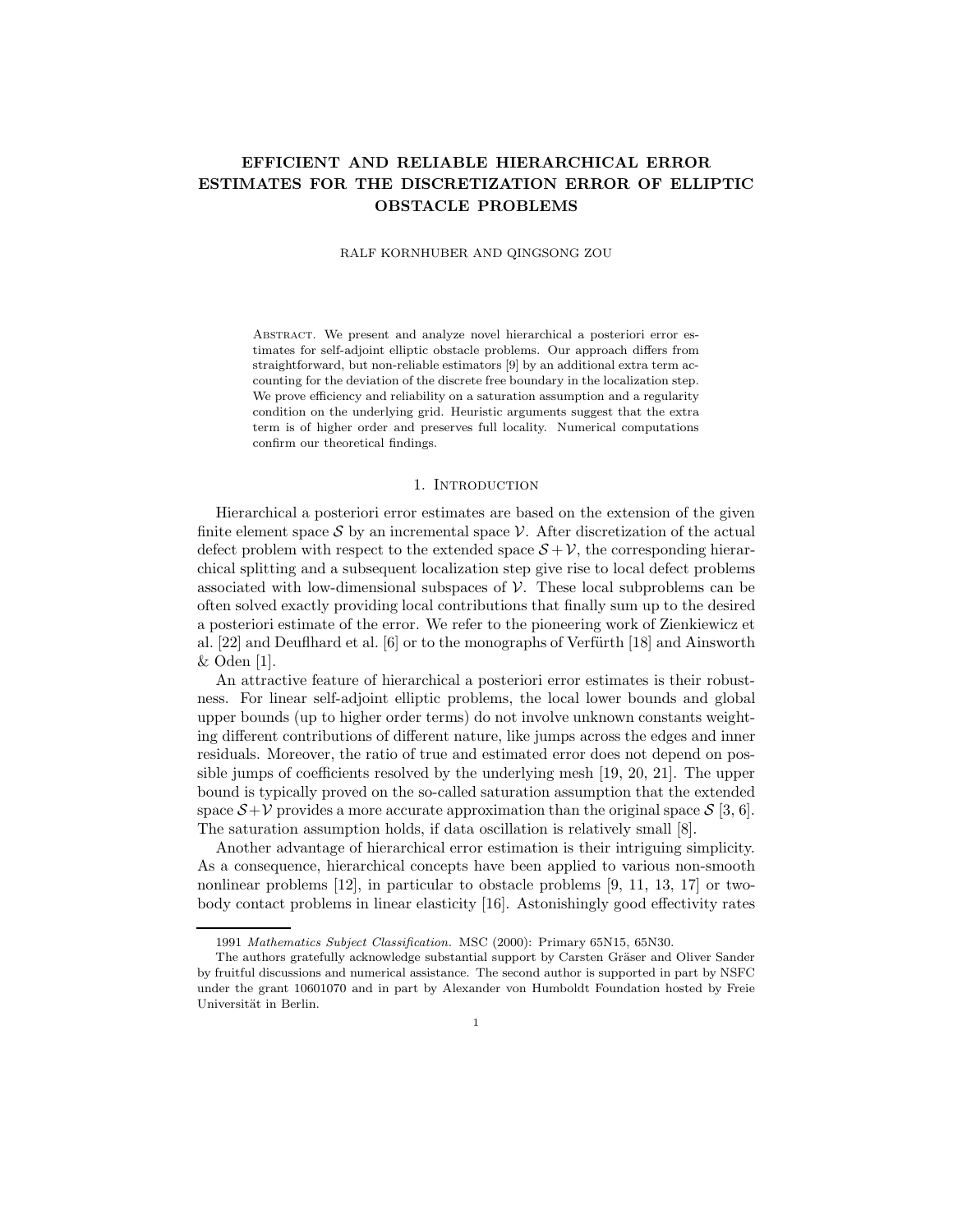were observed in all these applications. Moreover, the local contributions as resulting from the local defect problems provided highly effective and fully local error indicators in adaptive refinement.

On the other hand, even for obstacle problems the theoretical analysis of hierarchical error estimates is still in its infancy. Very recently, Siebert and Veeser [17] derived efficient and reliable hierarchical error estimates for the energy functional in obstacle problems which were later improved by Kornhuber et al. [13]. However, straightforward hierarchical error estimates for the discretization error [9] might fail to provide upper bounds for the discretization error, because reliability is lost in the localization step (see, e.g., the counterexample at the end of Section 2). Related versions are more reliable but still no mesh-independent upper bounds are available [11].

In this paper, we present an extension of straightforward hierarchical error estimates [9] by an *additional extra term* accounting for the deviation of the discrete free boundary in course of the localization step. In this way, we are able to prove mesh-independent lower and upper bounds for the discretization error. To our knowledge there are no related results in the literature. The proof is carried out on a convexity condition on the obstacle function, a saturation assumption, and a regularity condition on the underlying grid. More precisely, we assume that the off-diagonal elements of the stiffness matrix are non-positive so that a monotonicity argument can be applied. Numerical computations indicate that this condition is not necessary for mesh-independence.

The novel extra term is a sum of local residuals associated with certain *exceptional nodes*. The exceptional nodes are always contained in the coincidence set. Hence, our a posteriori error estimates reduce to well-known results [3, 6], if no obstacle is present. Heuristic reasoning suggests that for non-degenerate problems the exceptional nodes are concentrated at the discrete free boundary. This explains why previous hierarchical error estimates [9] work well in practise. Indeed, the extra term is of higher order, preserves full locality, and there is no over-estimation of the error inside of the coincidence set in this case. Our theoretical considerations are nicely supported by numerical computations.

Throughout this paper, " $A \leq B$ " means that A can be bounded by B multiplied with a generic constant depending only on the shape regularity of the actual triangulation T, and " $A \sim B$ " stands for " $A \lesssim B$ " and " $B \lesssim A$ ".

## 2. Hierarchical extensions and local defect problems

Let  $\Omega \subset \mathbb{R}^d$ ,  $d = 2, 3$ , be a bounded, polygonal or polyhedral domain with Lipschitz-continuous boundary  $\partial\Omega$  and denote  $H = H_0^1(\Omega)$ . We consider the obstacle problem

(2.1) 
$$
u \in K: \qquad a(u, v - u) \ge \ell(v - u) \qquad \forall v \in K,
$$

involving the H-elliptic, symmetric bilinear form

(2.2) 
$$
a(v, w) = \int_{\Omega} \nabla v \cdot \nabla w \, dx, \qquad v, w \in H,
$$

with the associated energy norm  $||v|| = a(v, v)^{\frac{1}{2}}$ , and a bounded linear functional  $\ell \in H'$ . The closed, convex subset

$$
K = \{ v \in H \mid v \ge \psi \text{ a.e. in } \Omega \} \subset H
$$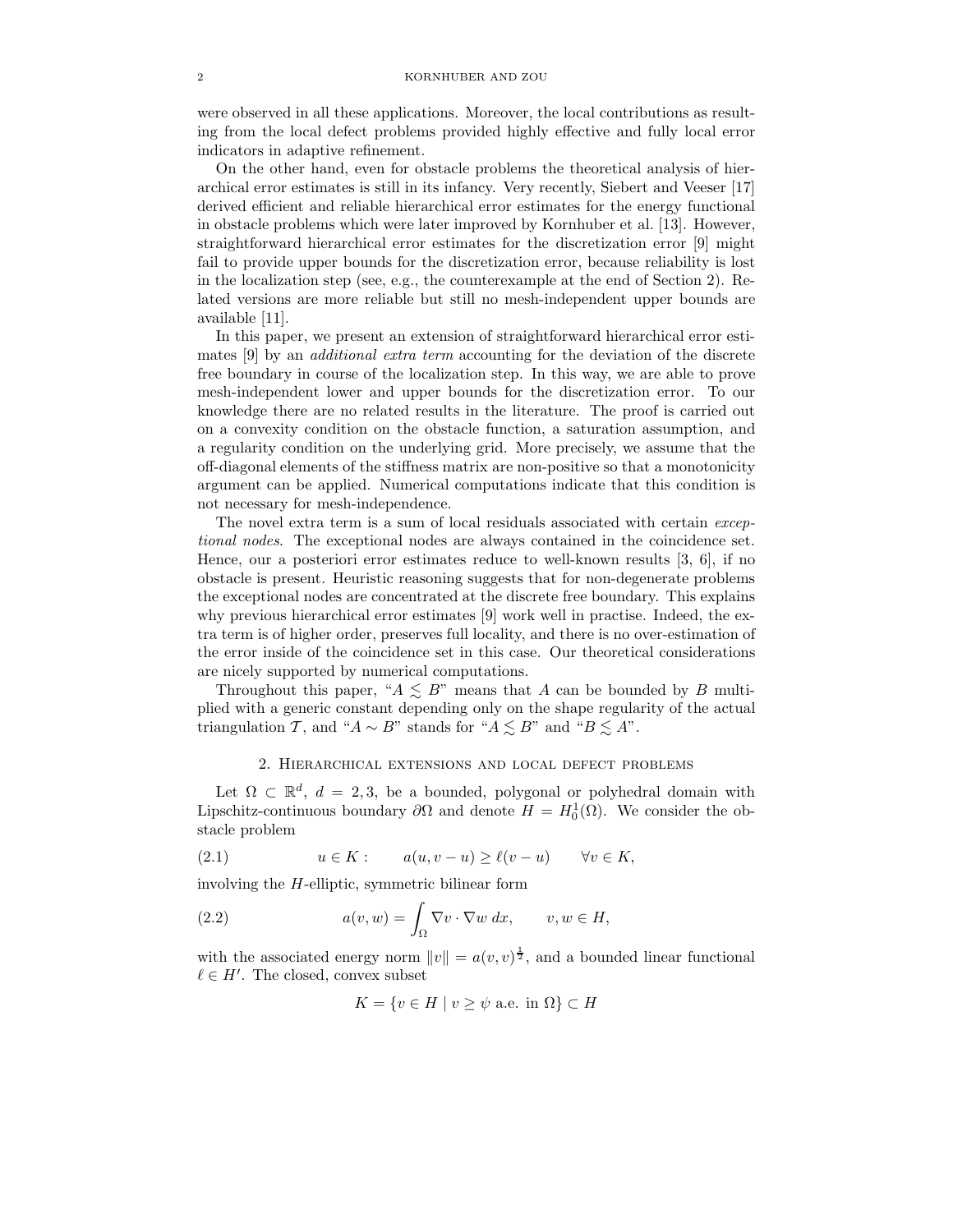is induced by an obstacle function  $\psi \in C(\overline{\Omega})$  satisfying  $\psi \leq 0$  on  $\partial \Omega$ . It is wellknown [10] that (2.1) admits a unique solution  $u \in K$ . Hence, the Lagrange multiplier  $\sigma \in H'$ ,

(2.3) 
$$
\langle \sigma, v \rangle = \ell(v) - a(u, v), \qquad v \in H,
$$

is well-defined.

Let T be a *conforming* and *shape regular* triangulation of  $\Omega$  with N and E denoting the set of all interior vertices and edges, respectively. We introduce the space  $S \subset H$  of piecewise linear finite elements on T spanned by the nodal basis  $\{\phi_P \mid P \in \mathcal{N}\}\.$  Now the finite element discretization of (2.1) reads as

(2.4) 
$$
u_S \in K_S
$$
:  $a(u_S, v - u_S) \ge \ell(v - u_S)$   $\forall v \in K_S$ 

with discrete constraints

$$
K_{\mathcal{S}} = \{ v \in \mathcal{S} \mid v(P) \ge \psi(P) \quad \forall P \in \mathcal{N} \} \subset \mathcal{S}.
$$

Note that  $K_{\mathcal{S}} \subset K$ , if  $\psi \in \mathcal{S}$ . Of course, (2.4) is also uniquely solvable. In analogy to (2.3), we introduce the discrete Lagrange multiplier  $\sigma_{\mathcal{S}} \in H'$ ,

$$
\langle \sigma_{\mathcal{S}}, v \rangle = \ell(v) - a(u_{\mathcal{S}}, v), \qquad v \in H.
$$

Note that  $\langle \sigma_S, \phi_P \rangle \leq 0$  holds for all  $P \in \mathcal{N}$ . Obviously, the error  $e = u - u_S$  is the unique solution of the continuous defect problem

(2.5) 
$$
e \in D
$$
:  $a(e, v - e) \ge \langle \sigma_{\mathcal{S}}, v - e \rangle \quad \forall v \in D$ 

with defect constrains

$$
D = \{ v \in H \mid v \ge \psi - u_{\mathcal{S}} \text{ a.e. in } \Omega \} \subset H.
$$

In order to derive a computable approximation of  $e \in H$ , (2.5) is discretized by another finite element space  $Q$  which should be larger than  $S$ . To fix the ideas, we select the space  $\mathcal{Q} \subset H$  of piecewise quadratic finite elements on T. Note that each function  $v \in \mathcal{Q}$  is uniquely determined by its nodal values in  $P \in \mathcal{N}_{\mathcal{Q}} =$  $\mathcal{N} \cup \{x_E \mid E \in \mathcal{E}\}\$ , where  $x_E$  stands for the midpoint of  $E \in \mathcal{E}\$ . We emphasize that  $Q$  can be regarded as a hierarchical extension of  $S$ , i.e.,

(2.6) 
$$
Q = S + V, \qquad V = \text{span} \{ \phi_E \mid E \in \mathcal{E} \},
$$

involving the quadratic bubble functions  $\phi_E \in \mathcal{Q}$  characterized by  $\phi_E(P) = \delta_{x_E, P}$ ,  $\forall P \in \mathcal{N}_{\mathcal{Q}}$  (Kronecker- $\delta$ ).

**Remark 2.1.** *Our subsequent analysis carries over to hierarchical extensions as spanned by other bubble functions. For example, we could as well define*  $\phi_E$  *as the piecewise linear nodal basis functions associated with the vertices*  $x_E \in \mathcal{N}'$  of the *triangulation*  $T'$  resulting from uniform refinement of  $T$  or, equivalently, select  $Q$ *to be the space the piecewise linear finite elements on*  $T'$ .

We consider the discrete defect problem

(2.7)  $e_Q \in D_Q: \qquad a(e_Q, v - e_Q) \ge \rho_S(v - e_Q) \qquad \forall v \in D_Q$ 

with discrete constraints

$$
D_{\mathcal{Q}} = \{ v \in \mathcal{Q} \mid v(P) \ge \psi(P) - u_{\mathcal{S}}(P) \ \forall P \in \mathcal{N}_{\mathcal{Q}} \}.
$$

Observe that  $u_Q = u_S + e_Q \in Q$  is just the piecewise quadratic approximation of u. It is well-known [1, 2, 3, 11, 12] that the so-called *saturation assumption*

(2.8)  $||u - u_{\mathcal{Q}}|| \leq \beta ||u - u_{\mathcal{S}}||, \quad \beta < 1,$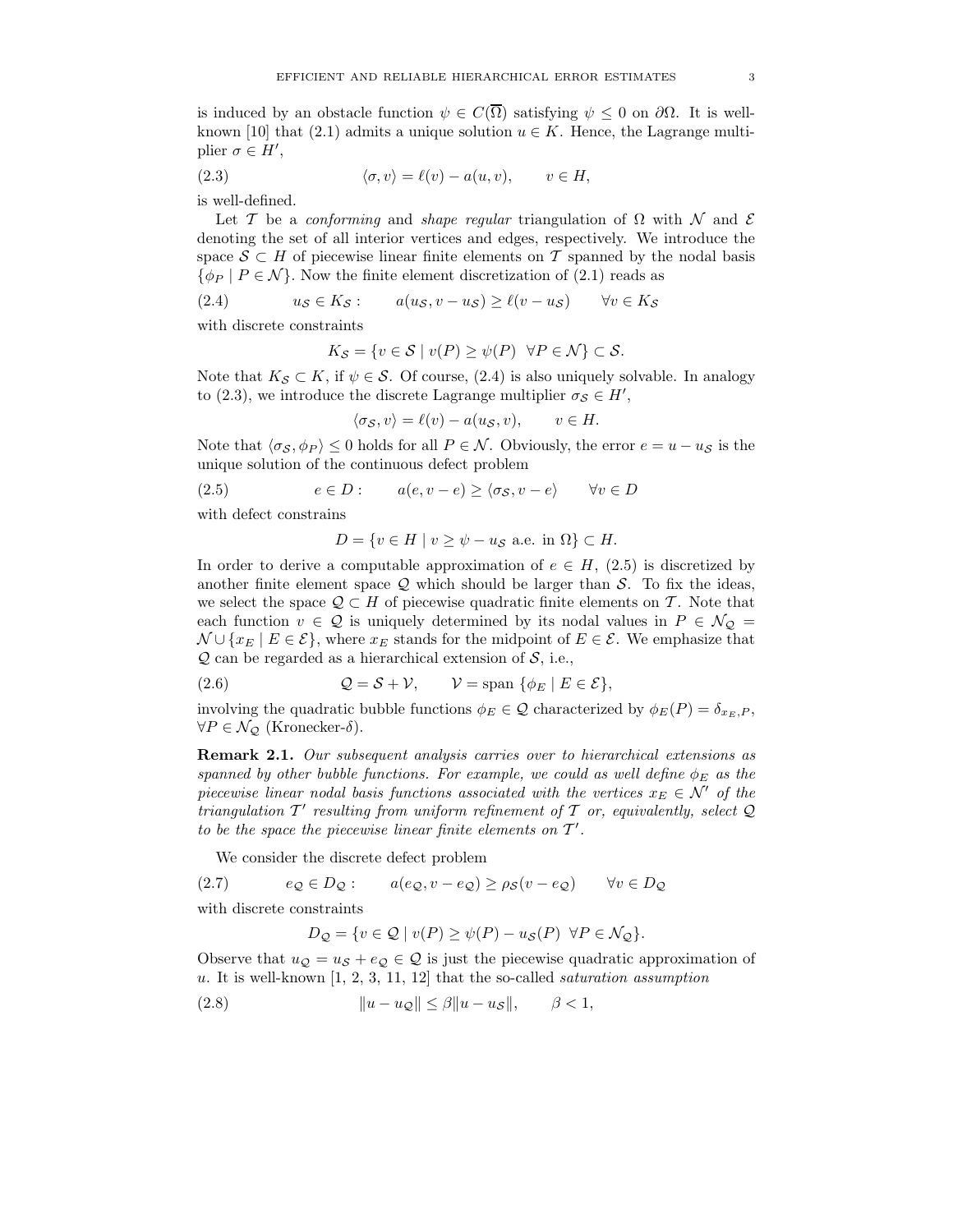implies the a posteriori error estimate

(2.9) 
$$
(1+\beta)^{-1} \|e_{\mathcal{Q}}\| \le \|u - u_{\mathcal{S}}\| \le (1-\beta)^{-1} \|e_{\mathcal{Q}}\|.
$$

In the unconstrained case, it has been shown in [8] that small data oscillation implies the saturation assumption (2.8).

Of course, the evaluation of  $e_Q$  is still far too costly to be used as an a posteriori error estimate. Using the uniquely determined splitting  $v = v_S + v_V$  and  $w =$  $w_{\mathcal{S}} + w_{\mathcal{V}}$  of  $v, w \in \mathcal{Q}$  into  $v_{\mathcal{S}}$ ,  $w_{\mathcal{S}} \in \mathcal{S}$  and  $v_{\mathcal{V}}$ ,  $w_{\mathcal{V}} \in \mathcal{V}$ , we define the bilinear form

(2.10) 
$$
a_{\mathcal{Q}}(v_{\mathcal{Q}}, w_{\mathcal{Q}}) = a(v_{\mathcal{S}}, w_{\mathcal{S}}) + \sum_{E \in \mathcal{E}} v_{\mathcal{V}}(x_E) w_{\mathcal{V}}(x_E) a(\phi_E, \phi_E)
$$

and the associated energy norm  $||v||_{\mathcal{Q}} = a_{\mathcal{Q}}(v, v)^{\frac{1}{2}}$  on  $\mathcal{Q}$ . Note that  $a_{\mathcal{Q}}(\cdot, \cdot)$  is resulting from decoupling of S and V and further diagonalization on V. The norm equivalence

(2.11) 
$$
a_{\mathcal{Q}}(v,v) \sim a(v,v) \qquad \forall v \in \mathcal{Q}
$$

follows from the estimates

(2.12) 
$$
\|v_{\mathcal{S}}\| + \|v_{\mathcal{V}}\| \sim \|v\|, \quad \|v_{\mathcal{V}}\|_{\mathcal{Q}} = \left(\sum_{E \in \mathcal{E}} v_{\mathcal{V}}(x_E)^2 a(\phi_E, \phi_E)\right)^{\frac{1}{2}} \sim \|v_{\mathcal{V}}\|,
$$

as obtained from related local versions [3, 6]

(2.13) 
$$
\|v_{S}\|_{T} + \|v_{V}\|_{T} \sim \|v\|_{T}, \quad \left(\sum_{E \in \mathcal{E}_{T}} v_{V}(x_{E})^{2} a(\phi_{E}, \phi_{E})\right)^{\frac{1}{2}} \sim \|v_{V}\|_{T},
$$

where  $\mathcal{E}_T$  denotes the set of edges of  $T \in \mathcal{T}$ .

It has been shown in [11] that the unique solution  $\varepsilon_{\mathcal{Q}}$  of the associated variational inequality

(2.14) 
$$
\varepsilon_{\mathcal{Q}} \in D_{\mathcal{Q}}:
$$
  $a_{\mathcal{Q}}(\varepsilon_{\mathcal{Q}}, v - \varepsilon_{\mathcal{Q}}) \ge \langle \sigma_{\mathcal{S}}, v - \varepsilon_{\mathcal{Q}} \rangle \quad \forall v \in D_{\mathcal{Q}}$ 

inherits the norm equivalence (2.11), i.e.,

$$
||\varepsilon_{\mathcal{Q}}||_{\mathcal{Q}} \sim ||e_{\mathcal{Q}}||.
$$

Due to the remaining coupling of S and V by the constraints  $D_{\mathcal{Q}}$ , the unique solution  $\varepsilon_{\mathcal{Q}}$  is still not available in closed form. Hence, we introduce the subset

$$
D_{\mathcal{V}} = \{v \in \mathcal{V} \mid v(x_E) \ge \psi(x_E) - u_{\mathcal{S}}(x_E) \ \forall E \in \mathcal{E}\} \subset D_{\mathcal{Q}}
$$

and the corresponding approximate discrete defect problem

(2.16) 
$$
\tilde{\varepsilon}_{\mathcal{V}} \in D_{\mathcal{V}}:
$$
  $a_{\mathcal{Q}}(\tilde{\varepsilon}_{\mathcal{V}}, v - \tilde{\varepsilon}_{\mathcal{V}}) \ge \langle \sigma_{\mathcal{S}}, v - \tilde{\varepsilon}_{\mathcal{V}} \rangle \quad \forall v \in D_{\mathcal{V}}.$ 

The solution  $\tilde{\varepsilon}_{\mathcal{V}} \in \mathcal{V}$  is explicitly given by

(2.17) 
$$
\tilde{\varepsilon}_{\mathcal{V}}(x_E) = \begin{cases}\n-d_E \|\phi_E\|^{-1} & \forall E \in \mathcal{E}_1 = \{E \in \mathcal{E} \mid \rho_E \le -d_E\} \\
\rho_E \|\phi_E\|^{-1} & \forall E \in \mathcal{E}_2 = \{E \in \mathcal{E} \mid \rho_E > -d_E\}\n\end{cases}
$$

where we have set

$$
d_E = (u_{\mathcal{S}}(x_E) - \psi(x_E)) ||\phi_E||, \qquad \rho_E = \langle \sigma_{\mathcal{S}}, \phi_E \rangle ||\phi_E||^{-1}, \qquad E \in \mathcal{E}.
$$

The resulting a posteriori estimate

(2.18) 
$$
\|\tilde{\varepsilon}_{\mathcal{V}}\|_{\mathcal{Q}}^2 = \sum_{E \in \mathcal{E}} \eta_E^2, \qquad \eta_E = |\tilde{\varepsilon}_{\mathcal{V}}(x_E)| \|\phi_E\|, \quad E \in \mathcal{E},
$$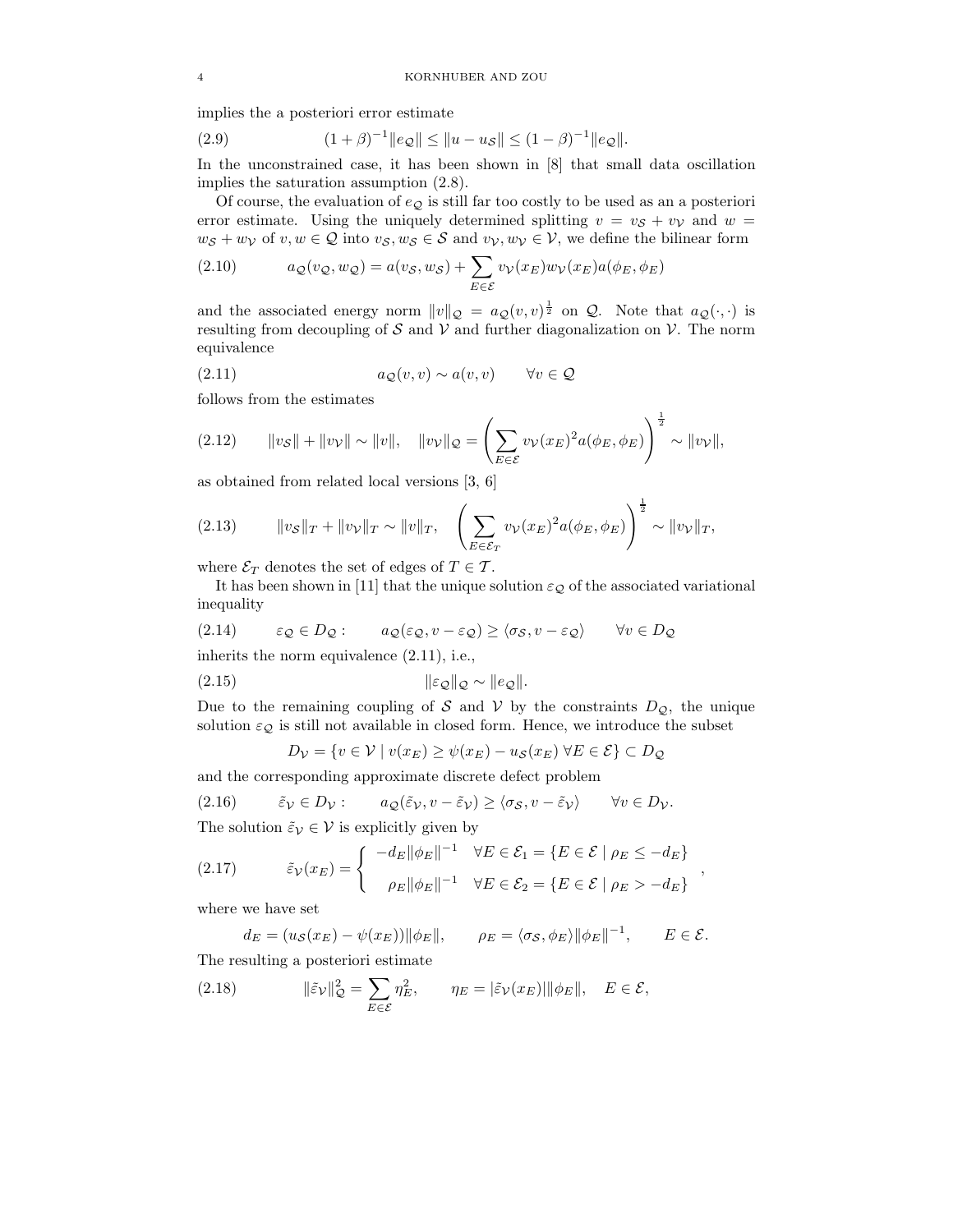for the discretization error  $||u - u_{\mathcal{S}}||^2$  has been suggested in [9] where the local contributions  $\eta_E$  have also been used successfully as refinement indicators. In the unconstrained case, it is easily checked that  $\varepsilon_{\mathcal{Q}} = \tilde{\varepsilon}_{\mathcal{V}}$  so that, by (2.9) and (2.15) the error estimate (2.18) is efficient and reliable on the saturation assumption (2.8). However, this is no longer true for obstacle problems. The following counterexample shows that in general  $\|\varepsilon_{\mathcal{Q}}\|_{\mathcal{Q}}$  can not be bounded by  $\|\tilde{\varepsilon}_{\mathcal{V}}\|_{\mathcal{Q}}$  at all.

Let  $\Omega = (0, 1), a(v, w) = \int_0^1 v' w' dx, \psi = 0$ , and

$$
\ell(v) = \int_0^{\frac{1}{4}} (-3)v(x) \, dx + \int_{\frac{1}{4}}^{\frac{3}{4}} v(x) \, dx + \int_{\frac{3}{4}}^1 (-3)v(x) \, dx.
$$

Obviously, the piecewise linear finite element approximation resulting from  $\mathcal{S} =$ span  $\{\phi_P\}$ ,  $P = \frac{1}{2}$ , is  $u_S = 0$ . The corresponding piecewise quadratic finite element approximation  $e_Q$  of the error  $u - u_S$  cannot be zero, because  $\ell(\phi_P^{\mathcal{Q}}) - a(0, \phi_P^{\mathcal{Q}}) > 0$ holds for the quadratic nodal basis function  $\phi_P^Q$ . On the other hand, it is easily checked that  $\tilde{\varepsilon}_{\mathcal{V}} = 0$ .

One might conclude that the hierarchical error estimate (2.18) needs some extension accounting for the deviation in the localization step from (2.14) to (2.16). This will be the subject of the following section.

## 3. Efficiency and Reliability

For each  $P \in \mathcal{N}$  and  $E \in \mathcal{E}$ , we define

$$
\omega_P = \text{supp }\phi_P, \quad \gamma_P = \{ E' \in \mathcal{E} \mid P \in E' \}, \quad \omega_E = \text{supp }\phi_E,
$$

and the piecewise quadratic nodal basis function  $\phi_P^{\mathcal{Q}} \in \mathcal{Q}$ ,

(3.1) 
$$
\phi_P^{\mathcal{Q}} = \phi_P - \sum_{E \in \gamma_P} \phi_P(x_E) \phi_E,
$$

associated with P. We further introduce the subset of exceptional nodes

$$
\mathcal{N}_b = \{ P \in \mathcal{N} \mid \rho_P > 0 \} \subset \mathcal{N},
$$

denoting

(3.2) 
$$
\rho_P = \langle \sigma_S, \tilde{\phi}_P \rangle ||\phi_P||^{-1}, \qquad \tilde{\phi}_P = \phi_P - \sum_{E \in \gamma_P^1} \phi_P(x_E) \phi_E, \quad \gamma_P^1 = \gamma_P \cap \mathcal{E}_1.
$$

**Remark 3.1.** *Obviously,*  $\langle \sigma_S, \tilde{\phi}_P \rangle \leq 0$  *and thus*  $P \notin \mathcal{N}_b$  *holds, if*  $\gamma_P^1 = \emptyset$  *and therefore*  $\phi_P = \phi_P$ *. Moreover, for non-degenerate problems the discrete Lagrange multiplier*  $\sigma_Q = \sigma_S - a(e_Q, \cdot)$  *associated with the piecewise quadratic approximation*  $u_{\mathcal{Q}} = u_{\mathcal{S}} + \varepsilon_{\mathcal{Q}}$  satisfies  $\langle \sigma_{\mathcal{Q}}, \tilde{\phi}_P \rangle < 0$ , if  $u_{\mathcal{Q}}$  is node-wise identical with the obstacle *on*  $\omega_P$  *and therefore*  $\tilde{\phi}_P = \phi_P^Q$ . Hence, we can also expect  $P \notin \mathcal{N}_b$  in this case, as *soon as*  $\sigma_S$  *approximates*  $\sigma_Q$  *sufficiently well. As a consequence, for well-behaved* problems the set of exceptional nodes  $N_b$  can be expected to concentrate along the *continuous free boundary with increasing refinement.*

Now we are ready to formulate the main result of this paper.

**Theorem 3.2.** *Assume that the obstacle function*  $\psi$  *satisfies the condition* 

(3.3) 
$$
u_{\mathcal{S}}(x_E) \ge \psi(x_E) \qquad \forall E \in \mathcal{E}
$$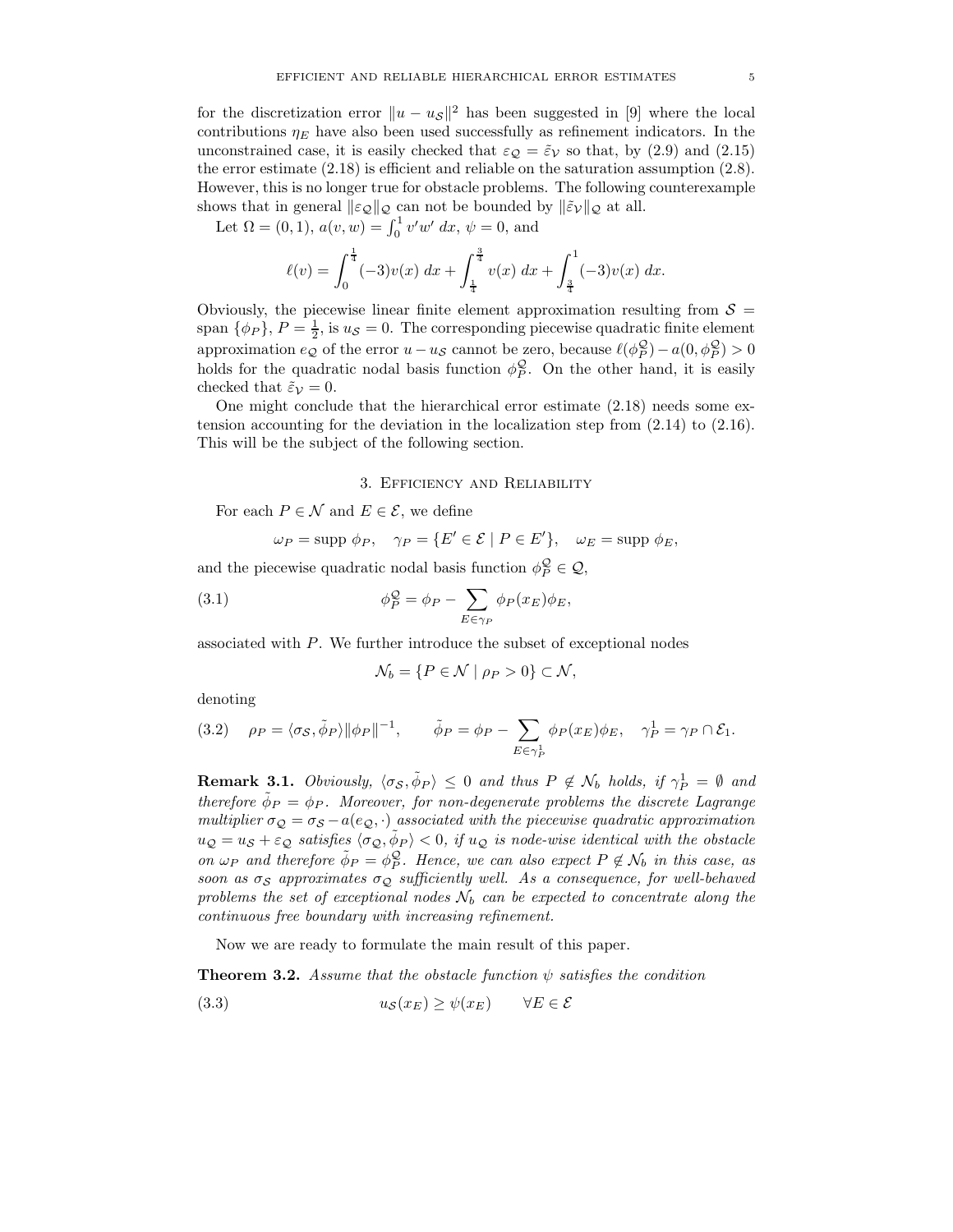*and that* T *satisfies the regularity condition*

(3.4) 
$$
a(\phi_P, \phi_{P'}) \leq 0 \quad \forall P, P' \in \mathcal{N}, P \neq P'.
$$

*Then the equivalence*

(3.5) 
$$
\|e_{\mathcal{Q}}\|_{\mathcal{Q}}^2 \sim \left(\|\tilde{\varepsilon}_{\mathcal{V}}\|_{\mathcal{Q}}^2 + \sum_{P \in \mathcal{N}_b} \rho_P^2\right)
$$

*of hierarchical error estimates holds.*

Obviously, (3.3) is valid, if  $\psi$  is piecewise convex along the edges  $E \in \mathcal{E}$ . For general obstacles, say  $\psi \in H$ , an equivalent problem with zero obstacle could be derived by affine transformation. More regular obstacles could be replaced by piecewise linear approximations which would lead to a corresponding higher order term in the a posteriori error estimates.

It is well-known that  $(3.4)$  is satisfied in  $d = 2$  space dimensions, if (and only if with some possible rare exceptions near the boundary)  $\mathcal T$  is a Delaunay triangulation [5]. There are counterexamples [14] showing that this is is not the case for  $d=3$ .

**Remark 3.3.** *In contrast to*  $||e_{\mathcal{Q}}||$ , *the error estimate*  $||\tilde{e}_{\mathcal{V}}||_{\mathcal{Q}}^2 + \sum_{P \in \mathcal{N}_b} \rho_P^2$  consists *of explicitly computable quantities (cf.* (2.18) *and* (3.2)*). Moreover, in the light of Remark 3.1, the extra term*  $\sum_{P \in \mathcal{N}_b} \rho_P^2$  *can be regarded as a* higher order term.

We start the proof of Theorem 3.2 by collecting some local properties of solution  $\varepsilon_{\mathcal{Q}}$  of the preconditioned defect problem (2.14).

**Lemma 3.4.** *The inequality*  $\varepsilon_{\mathcal{Q}}(x_E) > \psi(x_E) - u_{\mathcal{S}}(x_E)$  *implies* 

(3.6) 
$$
a_{\mathcal{Q}}(\varepsilon_{\mathcal{Q}}, \phi_E) = \langle \sigma_{\mathcal{S}}, \phi_E \rangle.
$$

*Let*  $\varepsilon_{\mathcal{Q}} = \varepsilon_{\mathcal{S}} + \varepsilon_{\mathcal{V}}$  *denote the hierarchical splitting of*  $\varepsilon_{\mathcal{Q}}$  *into*  $\varepsilon_{\mathcal{S}} \in \mathcal{S}$  *and*  $\varepsilon_{\mathcal{V}} \in \mathcal{V}$ *. Then*

(3.7) 
$$
\varepsilon_{\mathcal{V}}(x_E) = \max\{\rho_E ||\phi_E||^{-1}, \psi(x_E) - (u_{\mathcal{S}} + \varepsilon_{\mathcal{S}})(x_E)\}\
$$

*holds for all*  $E \in \mathcal{E}$ *.* 

*Proof.* Inserting  $v = \varepsilon_{\mathcal{Q}} + \phi_E \in \mathcal{D}_{\mathcal{Q}}$  into (2.14), we get

(3.8) 
$$
a_{\mathcal{Q}}(\varepsilon_{\mathcal{Q}}, \phi_E) \ge \langle \sigma_{\mathcal{S}}, \phi_E \rangle, \qquad \forall E \in \mathcal{E}.
$$

If  $\varepsilon_{\mathcal{Q}}(x_E) > \psi(x_E) - u_{\mathcal{S}}(x_E)$ , then there is a sufficient small  $\alpha > 0$  such that  $\varepsilon_{\mathcal{Q}}(x_E) - \alpha \phi_E(x_E) \geq \psi(x_E) - u_{\mathcal{S}}(x_E)$ . Inserting  $v = (\varepsilon_{\mathcal{Q}}(x_E) - \alpha \phi_E(x_E)) \phi_E \in \mathcal{D}_{\mathcal{Q}}$ into  $(2.14)$ , we get

$$
a_{\mathcal{Q}}(\varepsilon_{\mathcal{Q}}, -\alpha\phi_E) \ge \langle \sigma_{\mathcal{S}}, -\alpha\phi_E \rangle.
$$

This proves (3.6). Now we use the splitting  $\varepsilon_{\mathcal{Q}} = \varepsilon_{\mathcal{S}} + \varepsilon_{\mathcal{V}}$ . We write out the definition of  $a_{\mathcal{Q}}(\cdot, \cdot)$  to reformulate (3.8) as

$$
\varepsilon_{\mathcal{V}}(x_E) \ge \rho_E ||\phi_E||^{-1},
$$

where, as we have have already shown above, equality holds, if  $\varepsilon_{\mathcal{Q}}(x_E) > \psi(x_E)$  $u_{\mathcal{S}}(x_E)$  or, equivalently,  $\varepsilon_V(x_E) > \psi(x_E) - (u_{\mathcal{S}} + \varepsilon_{\mathcal{S}})(x_E)$ . This concludes the proof.  $\Box$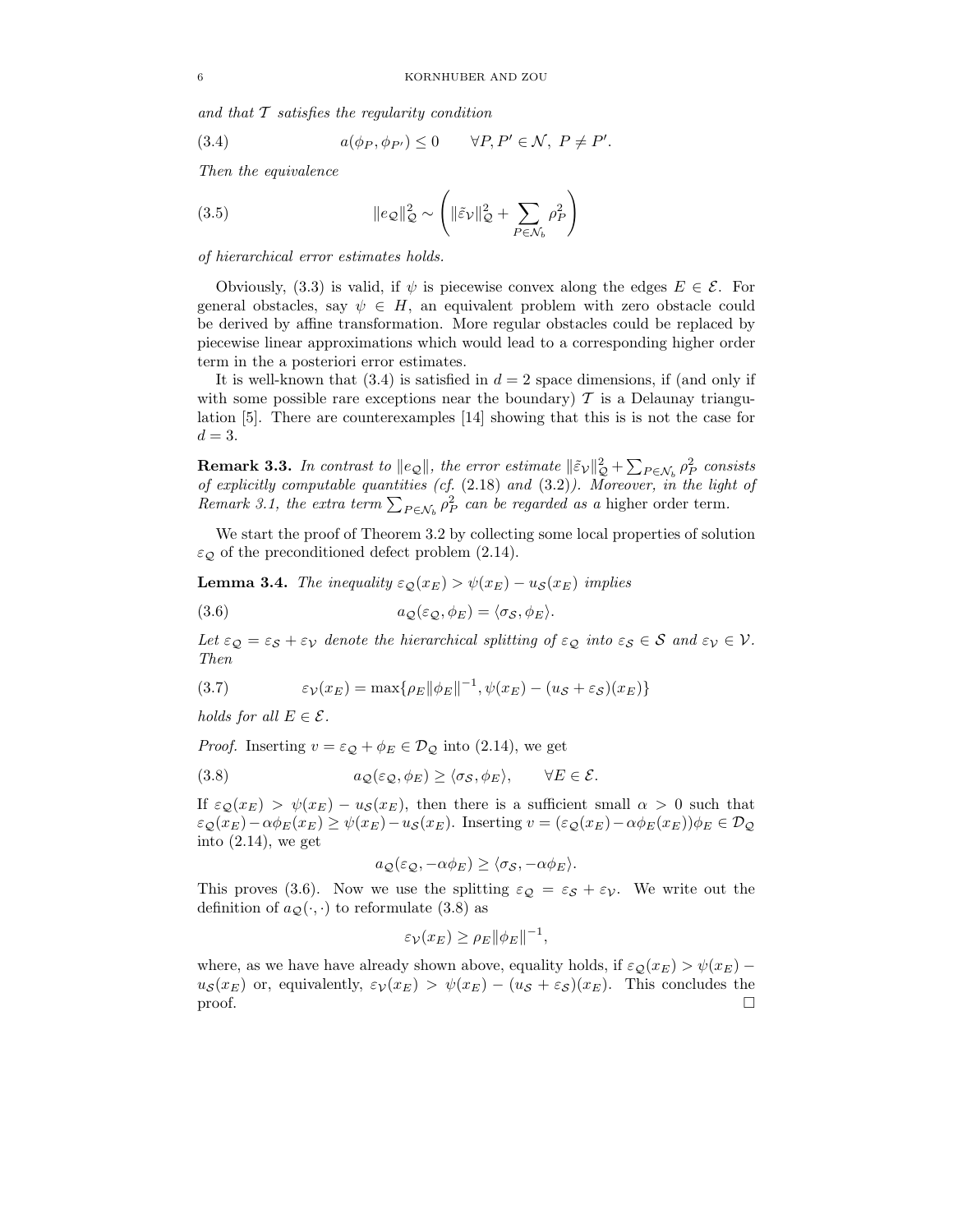Note that the inequality  $\varepsilon_{\mathcal{O}}(P) > \psi(P) - u_{\mathcal{S}}(P)$  does *not* imply

$$
a_{\mathcal{Q}}(\varepsilon_{\mathcal{Q}}, \phi_P) = \langle \sigma_{\mathcal{S}}, \phi_P \rangle.
$$

Indeed, we have  $\varepsilon_{\mathcal{Q}} - \alpha \phi_P \notin \mathcal{D}_{\mathcal{Q}}$  for all  $\alpha > 0$ , if  $\varepsilon_{\mathcal{Q}}(x_E) = \psi(x_E) - u_{\mathcal{S}}(x_E)$  holds for some  $E \in \gamma_P$ .

In the next two lemmata we further analyze the components  $\varepsilon_{\mathcal{S}} \in \mathcal{S}$  and  $\varepsilon_{\mathcal{V}} \in \mathcal{V}$ of the hierarchical splitting  $\varepsilon_{\mathcal{Q}} = \varepsilon_{\mathcal{S}} + \varepsilon_{\mathcal{V}} \in \mathcal{D}_{\mathcal{Q}}$ .

**Lemma 3.5.** *Assume that the regularity condition (3.4) is satisfied. Then*

 $\varepsilon_{\mathcal{S}} \geq 0$ .

*Proof.* We decompose  $\varepsilon_{\mathcal{S}} = \varepsilon_{\mathcal{S}}^+ + \varepsilon_{\mathcal{S}}^-$  into its positive part  $\varepsilon_{\mathcal{S}}^+ \in \mathcal{S}$  and its negative part  $e_{\mathcal{S}}^- \in \mathcal{S}$  with the nodal values

$$
\varepsilon_{\mathcal{S}}^+(P) = \max(0, \varepsilon_{\mathcal{S}}(P)), \qquad \varepsilon_{\mathcal{S}}^-(P) = \min(0, \varepsilon_{\mathcal{S}}(P)), \qquad P \in \mathcal{N}.
$$

Obviously, it is sufficient to show  $\varepsilon_{\mathcal{S}}^- = 0$ . Inserting  $v = \varepsilon_{\mathcal{Q}} + \phi_P \in \mathcal{D}_{\mathcal{Q}}$  into (2.14) we get

$$
a(\varepsilon_{\mathcal{S}}, \phi_P) = a_{\mathcal{Q}}(\varepsilon_{\mathcal{Q}}, \phi_P) \ge \langle \sigma_{\mathcal{S}}, \phi_P \rangle \qquad \forall P \in \mathcal{N}
$$

so that  $\varepsilon_{\mathcal{S}}^-(P) \leq 0$  yields

$$
a(\varepsilon_{\mathcal{S}}, \varepsilon_{\mathcal{S}}^-) \le \langle \sigma_{\mathcal{S}}, \varepsilon_{\mathcal{S}}^- \rangle.
$$

As either  $u_{\mathcal{S}}(P) > \psi(P)$  implies  $\langle \sigma_{\mathcal{S}}, \phi_P \rangle = 0$  or  $u_{\mathcal{S}}(P) = \psi(P)$  leads to  $\varepsilon_{\mathcal{S}}(P) = 0$ , it is easily checked that

(3.9) 
$$
a(\varepsilon_{\mathcal{S}}, \varepsilon_{\mathcal{S}}^{-}) \leq \langle \sigma_{\mathcal{S}}, \varepsilon_{\mathcal{S}}^{-} \rangle = \sum_{P \in \mathcal{N}} e_{\mathcal{S}}^{-}(P) \langle \sigma_{\mathcal{S}}, \phi_{P} \rangle = 0.
$$

Utilizing the regularity condition (3.4), i.e.,  $a(\phi_{P_1}, \phi_{P_2}) \leq 0$  for  $P_1 \neq P_2$  and the identity  $\varepsilon_S^+(P_1)\varepsilon_S^-(P_2) = 0$  for  $P_1 = P_2$ , we directly obtain

$$
-a(\varepsilon_S^+, \varepsilon_S^-) = \sum_{P_1, P_2 \in \mathcal{N}} \varepsilon_S^+(P_1)(-\varepsilon_S^-(P_2))a(\phi_{P_1}, \phi_{P_2}) \le 0.
$$

The above two estimates finally yield

$$
a(\varepsilon_{\mathcal{S}}^-, \varepsilon_{\mathcal{S}}^-) = a(\varepsilon_{\mathcal{S}}, \varepsilon_{\mathcal{S}}^-) - a(\varepsilon_{\mathcal{S}}^+, \varepsilon_{\mathcal{S}}^-) \leq 0.
$$

This concludes the proof.

As a direct consequence of the preceding two lemmata, we can now compare the piecewise quadratic components  $\varepsilon_{\mathcal{V}}$  and  $\tilde{\varepsilon}_{\mathcal{V}}$ .

**Lemma 3.6.** *Assume that the regularity condition (3.4) is satisfied. Then*

(3.10) 
$$
\rho_E \|\phi_E\|^{-1} \le \varepsilon_\mathcal{V}(x_E) \le \tilde{\varepsilon}_\mathcal{V}(x_E) \qquad \forall E \in \mathcal{E}
$$

*and both inequalities hold with equality for all*  $E \in \mathcal{E}_2$ .

*Proof.* From Lemma 3.4 it is known that

$$
\varepsilon_{\mathcal{V}}(x_E) = \max\{\rho_E ||\phi_E||^{-1}, \psi(x_E) - (u_{\mathcal{S}} + \varepsilon_{\mathcal{S}})(x_E)\}\
$$

while

$$
\tilde{\varepsilon}_{\mathcal{V}}(x_E) = \max\{\rho_E ||\phi_E||^{-1}, \psi(x_E) - u_{\mathcal{S}}(x_E)\}
$$

holds by definition (2.17). Now the assertion follows directly from Lemma 3.5.  $\Box$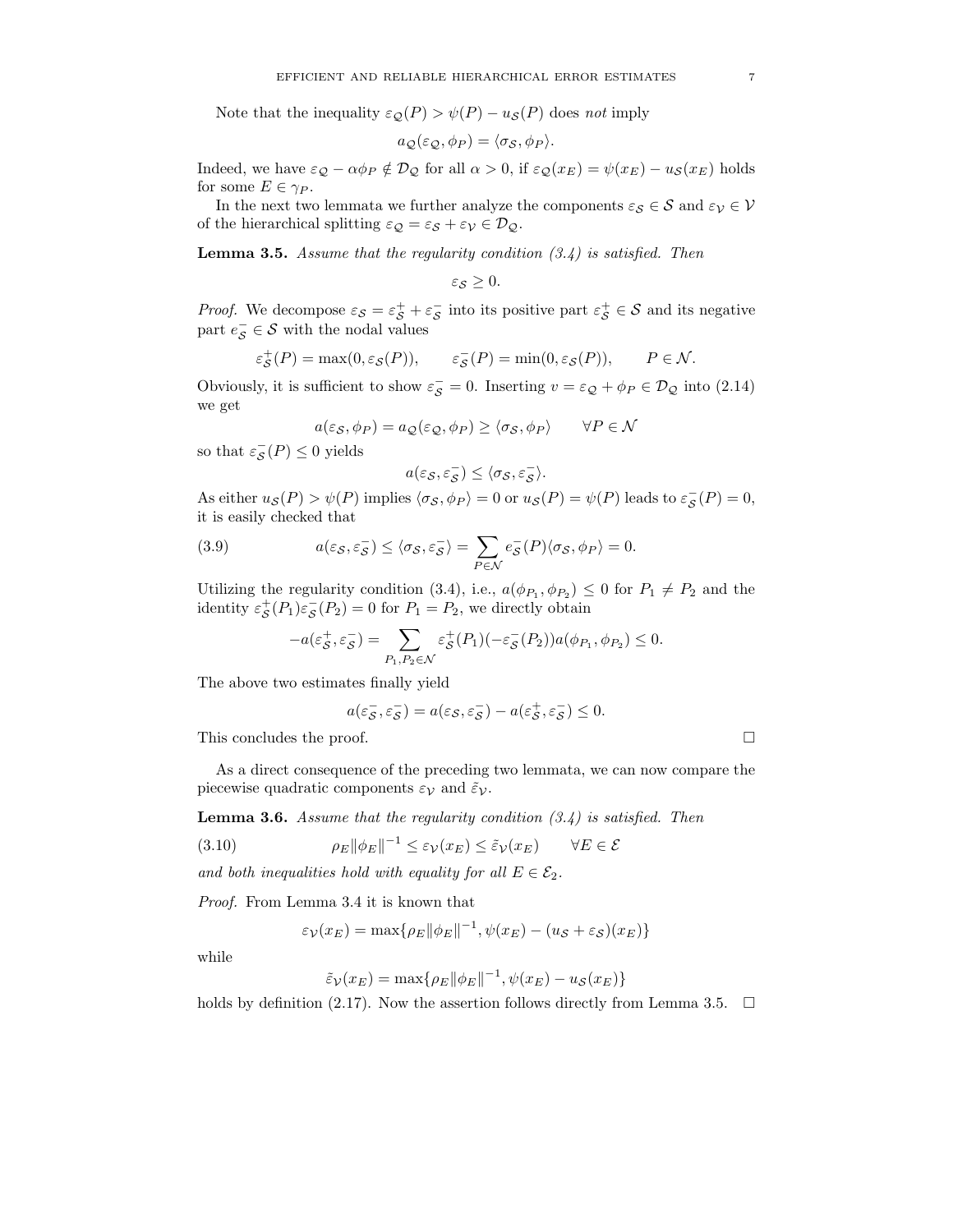In the light of Lemma 3.6,  $\mathcal{E}_2$  can be regarded as a (sub-)set of non-contact nodes in the sense that

(3.11) 
$$
\varepsilon_{\mathcal{Q}}(x_E) > \psi(x_E) - u_{\mathcal{S}}(x_E) \qquad \forall E \in \mathcal{E}_2.
$$

However,  $E \in \mathcal{E}_1$  does not imply  $\varepsilon_Q(x_E) = \psi(x_E) - u_{\mathcal{S}}(x_E)$ .

We are now ready to prove the efficiency of our hierarchical error estimate.

**Proposition 3.7.** *Assume that the regularity condition (3.4) is satisfied. Then the estimate*

(3.12) 
$$
\left( \|\tilde{\varepsilon}_{\mathcal{V}}\|_{\mathcal{Q}}^2 + \sum_{P \in \mathcal{N}_b} \rho_P^2 \right) \lesssim \|\varepsilon_{\mathcal{Q}}\|_{\mathcal{Q}}^2
$$

*holds.*

*Proof.* By Lemma 3.6, we have

$$
|\tilde{\varepsilon}_{\mathcal{V}}(x_E)| \le |\varepsilon_{\mathcal{V}}(x_E)| \qquad \forall E \in \mathcal{E}
$$

and therefore

$$
\|\tilde{\varepsilon}_{\mathcal{V}}\|_{\mathcal{Q}}^2 \le \|\varepsilon_{\mathcal{V}}\|_{\mathcal{Q}}^2 \le \|\varepsilon_{\mathcal{Q}}\|_{\mathcal{Q}}^2.
$$

It remains to show  $\sum_{P \in \mathcal{N}_b} \rho_P^2 \leq ||\epsilon_{\mathcal{Q}}||^2$ . Let  $P \in \mathcal{N}_b$ . Note that  $\tilde{\phi}_P = \phi_P^{\mathcal{Q}} +$  $\sum_{E \in \gamma_P^2} \phi_P(x_E) \phi_E$ . Inserting  $\varepsilon_{\mathcal{Q}} + \phi_P^{\mathcal{Q}} \in \mathcal{D}_{\mathcal{Q}}$  into (2.14), we get

 $\langle \sigma_{\mathcal{S}}, \phi^{\mathcal{Q}}_P \rangle \leq a_{\mathcal{Q}}(\varepsilon_{\mathcal{Q}}, \phi^{\mathcal{Q}}_P)$ 

which, in combination with (3.11) and (3.6), leads to

$$
\langle \sigma_{\mathcal{S}}, \tilde{\phi}_P \rangle \le a_{\mathcal{Q}}(\varepsilon_{\mathcal{Q}}, \tilde{\phi}_P).
$$

Now we write out the definitions of  $a_{\mathcal{Q}}(\cdot, \cdot)$  and  $\phi_P$  to obtain

$$
0 < \langle \sigma_{\mathcal{S}}, \tilde{\phi}_P \rangle \leq a(\varepsilon_{\mathcal{S}}, \phi_P) - \sum_{E \in \gamma_P^1} \phi_P(x_E) \varepsilon_{\mathcal{V}}(x_E) a(\phi_E, \phi_E)
$$
\n
$$
\leq \| \varepsilon_{\mathcal{S}} \|_{\omega_P} \| \phi_P \| + \sum_{E \in \gamma_P^1} | \varepsilon_{\mathcal{V}}(x_E) | \| \phi_E \|^2
$$

exploiting the Cauchy-Schwarz inequality, the triangle inequality and  $|\phi_P(x_E)| \leq 1$ . Another application of the Cauchy-Schwarz inequality provides

$$
\rho_P^2 \lesssim \|\varepsilon_S\|_{\omega_P}^2 + \sum_{E \in \gamma_P^1} |\varepsilon_V(x_E)|^2 \|\phi_E\|^2.
$$

We sum up these estimates for all  $P \in \mathcal{N}_b$ , to get

$$
\sum_{P \in \mathcal{N}_b} \rho_P^2 \lesssim \sum_{P \in \mathcal{N}_b} \|\varepsilon_{\mathcal{S}}\|_{\omega_P}^2 + \sum_{P \in \mathcal{N}_b} \sum_{E \in \gamma_P^1} |\varepsilon_{\mathcal{V}}(x_E)|^2 \|\phi_E\|^2
$$
  

$$
\lesssim \|\varepsilon_{\mathcal{S}}\|^2 + \|\varepsilon_{\mathcal{V}}\|_{\mathcal{Q}}^2 = \|\varepsilon_{\mathcal{Q}}\|_{\mathcal{Q}}^2
$$

which concludes the proof.  $\Box$ 

In preparation of proving reliability we state two further lemmata.

**Lemma 3.8.** *The inequality*  $\varepsilon_{\mathcal{O}}(P) > \psi(P) - u_{\mathcal{S}}(P)$  *implies* (3.13)  $a_{\mathcal{Q}}(\varepsilon_{\mathcal{Q}}, \phi_P^{\mathcal{Q}}) = \langle \sigma_{\mathcal{S}}, \phi_P^{\mathcal{Q}} \rangle, \qquad a_{\mathcal{Q}}(\varepsilon_{\mathcal{Q}}, \tilde{\phi}_P) = \langle \sigma_{\mathcal{S}}, \tilde{\phi}_P \rangle$ with  $\phi_P^{\mathcal{Q}}$  and  $\tilde{\phi}_P$  defined in (3.1) and (3.2), respectively.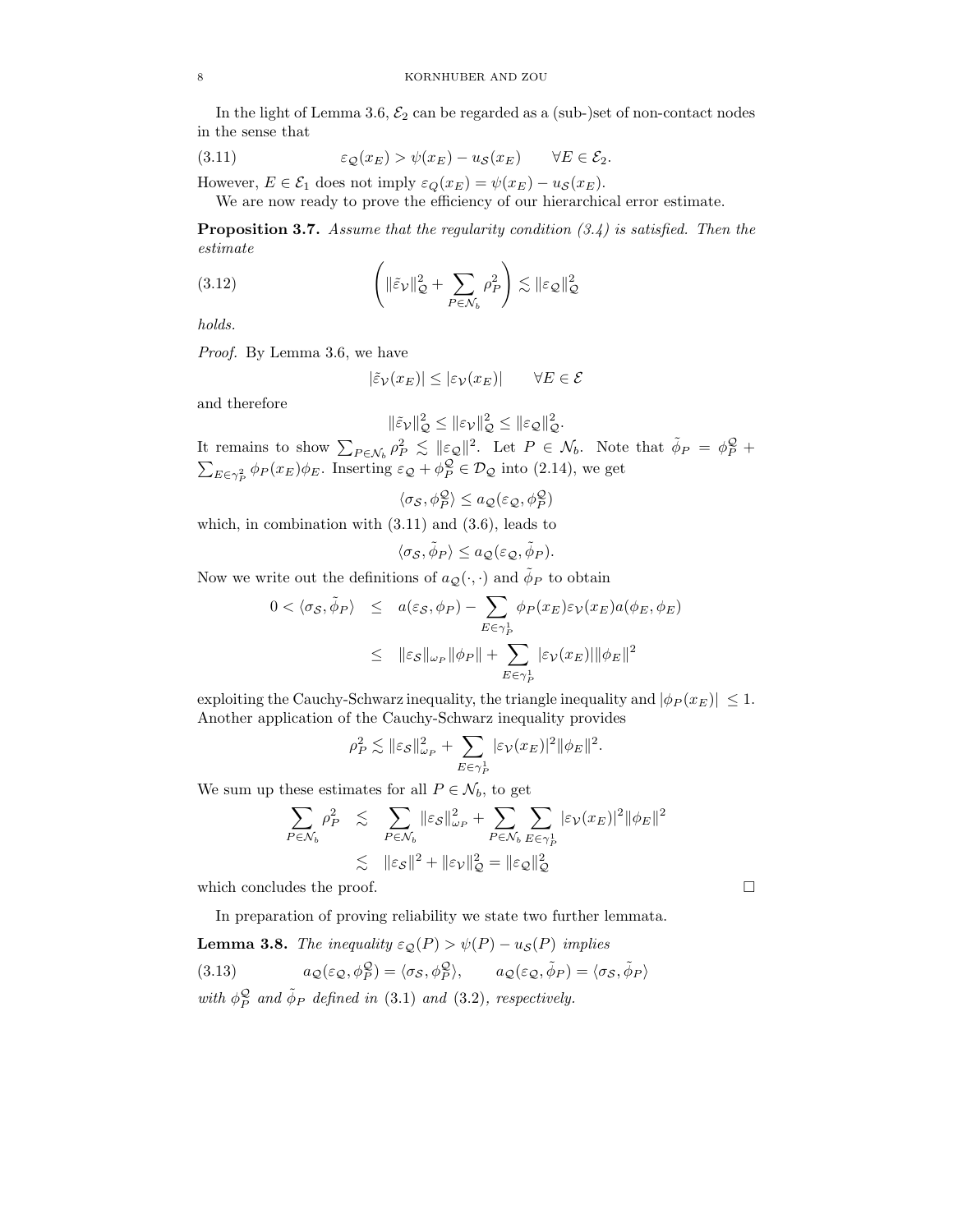*Proof.* As  $\phi_P^{\mathcal{Q}}(P') = \delta_{P,P'}$  for all  $P, P' \in \mathcal{N}_{\mathcal{Q}}$ , the left equality in (3.13) is shown in a similar way as (3.6). Exploiting (3.11)

$$
a_{\mathcal{Q}}(\varepsilon_{\mathcal{Q}}, \tilde{\phi}_P) = a_{\mathcal{Q}}(\varepsilon_{\mathcal{Q}}, \phi^{\mathcal{Q}}) + \sum_{E \in \gamma_P \cap \mathcal{E}_2} \phi_P(x_E) a_{\mathcal{Q}}(\varepsilon_{\mathcal{Q}}, \phi_E)
$$
  

$$
= \langle \sigma_{\mathcal{S}}, \phi_P^{\mathcal{Q}} \rangle + \sum_{E \in \gamma_P \cap \mathcal{E}_2} \phi_P(x_E) \langle \sigma_{\mathcal{S}}, \phi_E \rangle = \langle \sigma_{\mathcal{S}}, \tilde{\phi}_P \rangle
$$
 follows from the left inequality in (3.13) and (3.6).

**Lemma 3.9.** *The estimate*

(3.14) 
$$
|v(P) - v(x_E)| \lesssim ||v||_{\omega_P} ||\phi_P||^{-1}
$$

*holds for all*  $P \in \mathcal{N}$ ,  $E \in \gamma_P$  *and*  $v \in \mathcal{Q}$ .

*Proof.* Let  $P \in \mathcal{N}$ ,  $E \in \gamma_P$  and  $v = v_S + v_V \in \mathcal{Q}$  with  $v_S \in \mathcal{S}$  and  $v_V \in \mathcal{V}$ . Since

$$
v(x_E) = v_V(x_E) + v_S(x_E) = v_V(x_E) + \sum_{P' \in \mathcal{N}} v_S(P') \phi_{P'}(x_E),
$$

and  $\sum_{P' \in \mathcal{N}} \phi_{P'}(x_E) = 1$ , it is clear that

(3.15) 
$$
v(x_E) - v(P) = v_V(x_E) + \sum_{P' \in \mathcal{N}, P' \neq P} (v_S(P') - v_S(P)) \phi_{P'}(x_E).
$$

Note that  $\phi_{P'}(x_E) \neq 0$ , if and only if  $P' \in \omega_P$ . Select  $T \in \mathcal{T}$  such that  $P, P' \in T \subset \mathcal{T}$  $\omega_P$  and let  $h_T = \text{diam } T$ . Then the shape regularity of T implies

$$
|v_{\mathcal{S}}(P') - v_{\mathcal{S}}(P)| \le h_T |\nabla v_{\mathcal{S}}|_T| \lesssim h_T^{1-d/2} ||v_{\mathcal{S}}||_{\omega_P},
$$

because  $\nabla v_{\mathcal{S}}|_{T}$  is constant. It is easily checked that  $\|\phi_{P}\| \sim h_T^{d/2-1}$  giving

$$
|v_{\mathcal{S}}(P') - v_{\mathcal{S}}(P)| \lesssim ||\phi_P||^{-1} ||v_{\mathcal{S}}||_{\omega_P}.
$$

Now choose  $T \in \mathcal{T}$  such that  $x_E \in T \subset \omega_P$ . Then

$$
|v_{\mathcal{V}}(x_E)| \leq \left(\sum_{E' \in \mathcal{E}_T} v_{\mathcal{V}}(x_{E'})^2\right)^{\frac{1}{2}} \lesssim h_T^{1-d/2} ||v_{\mathcal{V}}||_T \lesssim ||\phi_P||^{-1} ||v_{\mathcal{V}}||_{\omega_P}
$$

follows from  $\|\phi_{E'}\| \sim h_T^{d/2-1}$  and the equivalence (2.13) of local norms. Inserting these estimates into (3.15), we get

$$
|v(x_E) - v(P)| \lesssim (||v_V||_{\omega_P} + ||v_S||_{\omega_P}) ||\phi_P||^{-1}.
$$

Now the assertion follows from left estimate in (2.13) and the shape regularity of  $\mathcal{T}$ .

We are now ready to prove the reliability of our hierarchical error estimate.

**Proposition 3.10.** *Assume that condition* (3.3) *and the regularity condition (3.4) is satisfied. Then the estimate*

(3.16) 
$$
\|\varepsilon_{\mathcal{Q}}\|_{\mathcal{Q}}^2 \lesssim \left(\|\tilde{\varepsilon}_{\mathcal{V}}\|_{\mathcal{Q}}^2 + \sum_{P \in \mathcal{N}_b} \rho_P^2\right).
$$

*holds.*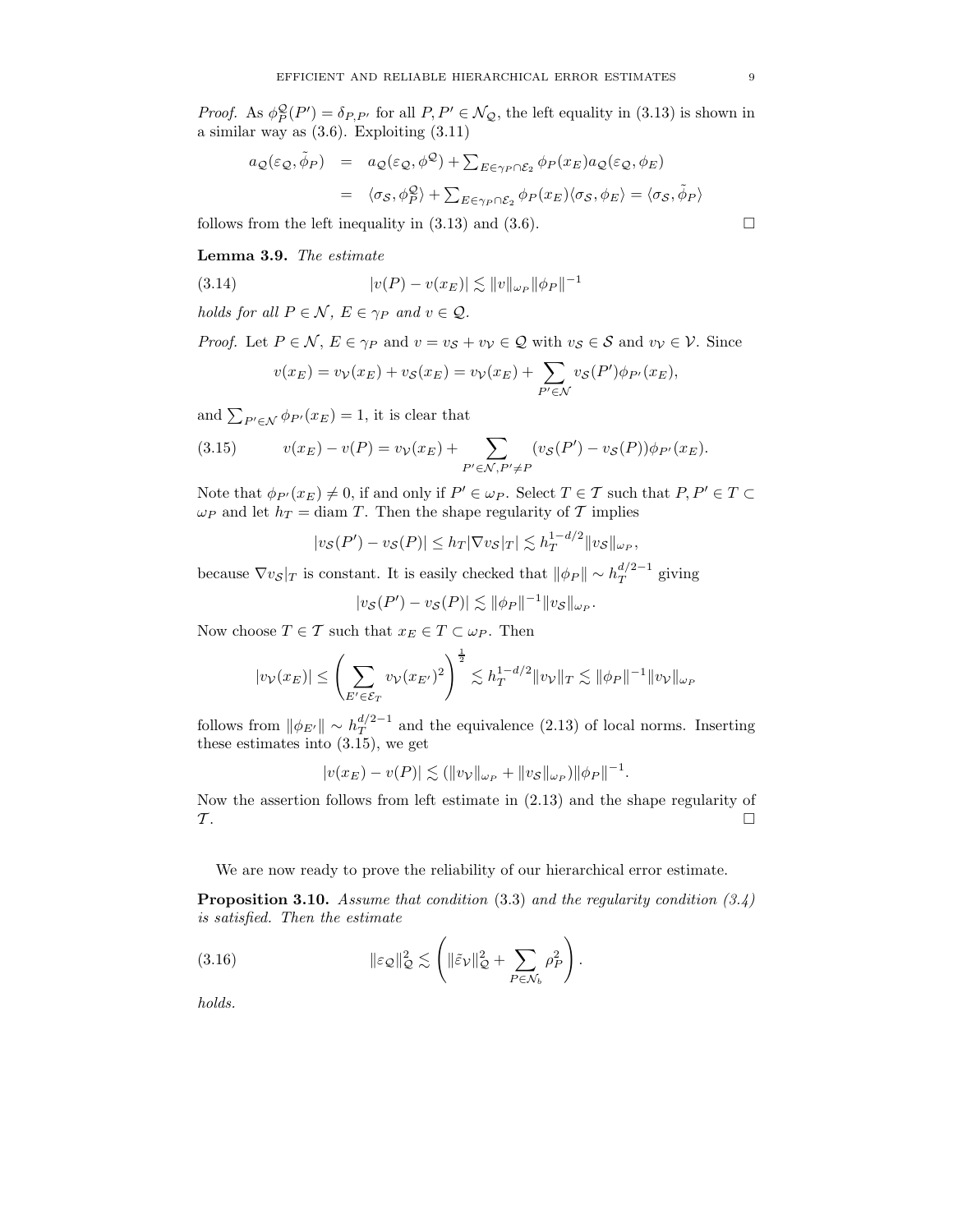*Proof.* We write out the definition (2.10) of  $a_{\mathcal{Q}}(\cdot, \cdot)$  to obtain

$$
a_{\mathcal{Q}}(\varepsilon_{\mathcal{Q}}, \varepsilon_{\mathcal{Q}}) = a_{\mathcal{Q}}(\varepsilon_{\mathcal{Q}}, \varepsilon_{\mathcal{S}}) + \sum_{E \in \mathcal{E}} \varepsilon_{\mathcal{V}}(x_E) a_{\mathcal{Q}}(\varepsilon_{\mathcal{Q}}, \phi_E).
$$

As a consequence of (3.11) and (3.6) this leads to

$$
a_{\mathcal{Q}}(\varepsilon_{\mathcal{Q}}, \varepsilon_{\mathcal{Q}}) = a_{\mathcal{Q}}(\varepsilon_{\mathcal{Q}}, \varepsilon_{\mathcal{S}}) + \sum_{E \in \mathcal{E}_1} \varepsilon_{\mathcal{V}}(x_E) a_{\mathcal{Q}}(\varepsilon_{\mathcal{Q}}, \phi_E) + \sum_{E \in \mathcal{E}_2} \rho_E^2.
$$

Utilizing the splitting  $\mathcal{E}_1 = \mathcal{E}_1^+ \cup \mathcal{E}_1^-,$ 

$$
\mathcal{E}_1^+ = \{ E \in \mathcal{E}_1 \mid \varepsilon_{\mathcal{Q}}(x_E) > 0 \}, \qquad \mathcal{E}_1^- = \{ E \in \mathcal{E}_1 \mid \varepsilon_{\mathcal{Q}}(x_E) \le 0 \},
$$

and  $\varepsilon_V(x_E) = \varepsilon_{\mathcal{Q}}(x_E) - \varepsilon_{\mathcal{S}}(x_E)$ , we rewrite this identity according to

(3.17) 
$$
a_{\mathcal{Q}}(\varepsilon_{\mathcal{Q}}, \varepsilon_{\mathcal{Q}}) = I_1 + I_2 + I_3 + \sum_{E \in \mathcal{E}_2} \rho_E^2,
$$

where

$$
I_1 = a_{\mathcal{Q}}(\varepsilon_{\mathcal{Q}}, \varepsilon_{\mathcal{S}}) - \sum_{E \in \mathcal{E}_1} \varepsilon_{\mathcal{S}}(x_E) a_{\mathcal{Q}}(\varepsilon_{\mathcal{Q}}, \phi_E),
$$

and

$$
I_2 := \sum_{E \in \mathcal{E}_1^+} \varepsilon_{\mathcal{Q}}(x_E) a_{\mathcal{Q}}(\varepsilon_{\mathcal{Q}}, \phi_E), \qquad I_3 = \sum_{E \in \mathcal{E}_1^-} \varepsilon_{\mathcal{Q}}(x_E) a_{\mathcal{Q}}(\varepsilon_{\mathcal{Q}}, \phi_E).
$$

Exploiting (3.3),  $|\varepsilon_{\mathcal{Q}}(x_E)| = -\varepsilon_{\mathcal{Q}}(x_E) \leq u_{\mathcal{S}}(x_E) - \psi(x_E) = d_E ||\phi_E||^{-1}$  holds for all  $E \in \mathcal{E}_1^-$ . Hence, the Cauchy-Schwarz inequality, the identity  $a_{\mathcal{Q}}(\varepsilon_{\mathcal{Q}}, \phi_E) =$  $\varepsilon_\mathcal{V}(x_E) a(\phi_E, \phi_E),$  and the right norm equivalence in (2.12) yield

(3.18) 
$$
I_3 \leq \sum_{E \in \mathcal{E}_1^-} d_E |\varepsilon_\mathcal{V}(x_E)| \|\phi_E\| \leq \left(\sum_{E \in \mathcal{E}_1} d_E^2\right)^{\frac{1}{2}} \|\varepsilon_\mathcal{V}\|_{\mathcal{Q}}.
$$

In the next step, we consider the term  $I_1$ . Let

$$
\mathcal{N}_1=\{P\in\mathcal{N}\mid \gamma_P^1\neq\emptyset\}.
$$

Note that  $\mathcal{N}_b \subset \mathcal{N}_1$ , because  $P \in \mathcal{N} \setminus \mathcal{N}_1$  implies  $\phi_P = \phi_P$  and thus  $P \in \mathcal{N} \setminus \mathcal{N}_b$ . Let us consider some  $P \in \mathcal{N} \backslash \mathcal{N}_1$  and assume that  $\varepsilon_{\mathcal{Q}}(P) = \varepsilon_{\mathcal{S}}(P) > 0 \ge \psi(P) - u_{\mathcal{S}}(P)$ . Then Lemma 3.8 provides

$$
a_{\mathcal{Q}}(\varepsilon_{\mathcal{Q}}, \phi_P) = \langle \sigma_{\mathcal{S}}, \phi_P \rangle \le 0.
$$

As, by Lemma 3.5,  $\varepsilon_{\mathcal{S}}(P) < 0$  does not occur, we have shown

$$
a_{\mathcal{Q}}(\varepsilon_{\mathcal{Q}}, \varepsilon_{\mathcal{S}}) = \sum_{P \in \mathcal{N}} \varepsilon_{\mathcal{S}}(P) a_{\mathcal{Q}}(\varepsilon_{\mathcal{Q}}, \phi_P) \leq \sum_{P \in \mathcal{N}_1} \varepsilon_{\mathcal{S}}(P) a_{\mathcal{Q}}(\varepsilon_{\mathcal{Q}}, \phi_P).
$$

Let us consider the second term of  $I_1$ . We insert the nodal representation  $\varepsilon_{\mathcal{S}}(x_E) =$  $\sum_{P \in \mathcal{N}_E} \varepsilon_{\mathcal{S}}(P) \phi_P(x_E)$  with  $\mathcal{N}_E = \{P \in \mathcal{N} \mid \phi_P(x_E) \neq 0\}$  and rearrange terms to obtain

$$
\sum_{E \in \mathcal{E}_1} \varepsilon_{\mathcal{S}}(x_E) a_{\mathcal{Q}}(\varepsilon_{\mathcal{Q}}, \phi_E) = \sum_{E \in \mathcal{E}_1} \Big( \sum_{P \in \mathcal{N}_E} \varepsilon_{\mathcal{S}}(P) \phi_P(x_E) \Big) a_{\mathcal{Q}}(\varepsilon_{\mathcal{Q}}, \phi_E)
$$

$$
= \sum_{P \in \mathcal{N}_1} \varepsilon_{\mathcal{S}}(P) a_{\mathcal{Q}} \Big( \varepsilon_{\mathcal{Q}}, \sum_{E \in \gamma_P^1} \phi_P(x_E) \phi_E \Big).
$$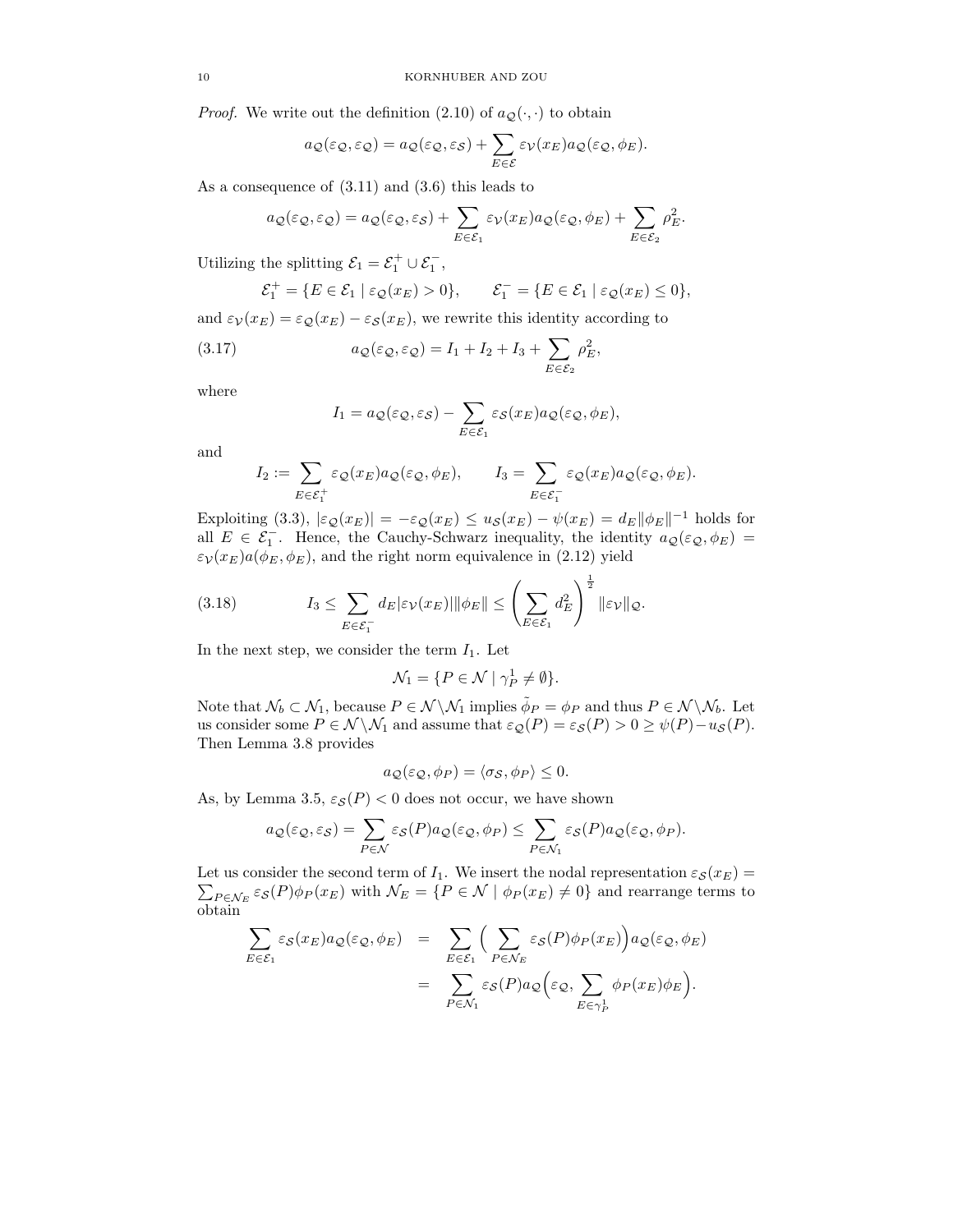Hence, we have shown

$$
I_1 \leq \sum_{P \in \mathcal{N}_1} \varepsilon_{\mathcal{S}}(P) a_{\mathcal{Q}}(\varepsilon_{\mathcal{Q}}, \tilde{\phi}_P).
$$

Now Lemma 3.8 yields

$$
a_{\mathcal{Q}}(\varepsilon_{\mathcal{Q}}, \tilde{\phi}_{P}) = \langle \sigma_{\mathcal{S}}, \tilde{\phi}_{P} \rangle
$$

for all  $P \in \mathcal{N}_1 \subset \mathcal{N}$  satisfying  $\varepsilon_{\mathcal{Q}}(P) = \varepsilon_{\mathcal{S}}(P) > 0 \ge \psi(P) - u_{\mathcal{S}}(P)$ . By definition of  $\mathcal{N}_b \subset \mathcal{N}_1,$  we have

(3.19) 
$$
I_1 \leq \sum_{P \in \mathcal{N}_1} \varepsilon_{\mathcal{S}}(P) \langle \sigma_{\mathcal{S}}, \tilde{\phi}_P \rangle \leq \sum_{P \in \mathcal{N}_b} \varepsilon_{\mathcal{S}}(P) \langle \sigma_{\mathcal{S}}, \tilde{\phi}_P \rangle.
$$

Now let  $P \in \mathcal{N}_b$ . As  $\mathcal{N}_b \subset \mathcal{N}_1$ , it is clear that  $\gamma_P^1 \neq \emptyset$  so that there is an  $E_P \in \gamma_P^1$ with the property

$$
\varepsilon_{\mathcal{Q}}(x_{E_P}) = \min \{ \varepsilon_{\mathcal{Q}}(x_E) \mid E \in \gamma_P^1 \}.
$$

By Lemma 3.9, we have

$$
|\varepsilon_{\mathcal{Q}}(P) - \varepsilon_{\mathcal{Q}}(x_{E_P})| \lesssim ||\varepsilon_{\mathcal{Q}}||_{\omega_P} ||\phi_P||^{-1}
$$

Either  $E_P \in \mathcal{E}_1^-$  leads to

$$
\varepsilon_{\mathcal{S}}(P) = \varepsilon_{\mathcal{Q}}(P) \leq \varepsilon_{\mathcal{Q}}(P) - \varepsilon_{Q}(x_{E_{P}})
$$
  
 
$$
\lesssim \| \varepsilon_{\mathcal{Q}} \|_{\omega_{P}} \| \phi_{P} \|^{-1},
$$

or  $E_P \in \mathcal{E}_1^+$  provides

$$
\varepsilon_{\mathcal{S}}(P) = \varepsilon_{\mathcal{Q}}(P) = \varepsilon_{\mathcal{Q}}(P) - \varepsilon_{Q}(x_{E_P}) + \varepsilon_{Q}(x_{E_P})
$$
  
\$\leq\$  $||\varepsilon_{\mathcal{Q}}||_{\omega_P} ||\phi_P||^{-1} + \varepsilon_{Q}(x_{E_P}).$ 

In any case, we get

$$
\varepsilon_{\mathcal{S}}(P) \leq ||\varepsilon_{\mathcal{Q}}||_{\omega_P} ||\phi_P||^{-1} + \max\{0, \varepsilon_Q(x_{E_P})\}.
$$

We insert this estimate into (3.19) and apply the Cauchy-Schwarz inequality, to obtain

(3.20) 
$$
I_1 \leq \sum_{P \in \mathcal{N}_b} \|\varepsilon_{\mathcal{Q}}\|_{\omega_P} \rho_P + \sum_{P \in \mathcal{N}_b} \max\{0, \varepsilon_Q(x_{E_P})\} \langle \sigma_S, \tilde{\phi}_P \rangle \n\lesssim \|\varepsilon_{\mathcal{Q}}\| \Big(\sum_{P \in \mathcal{N}_b} \rho_P^2\Big)^{\frac{1}{2}} + \sum_{P \in \mathcal{N}_b, E_P \in \mathcal{E}_1^+} \varepsilon_Q(x_{E_P}) \langle \sigma_S, \tilde{\phi}_P \rangle.
$$

We concentrate on the second term in (3.20). Let  $E_P \in \mathcal{E}_1^+$ . Then  $\gamma_P^1 \subset \mathcal{E}_1^+$ . As  $\varepsilon_{\mathcal{Q}}(x_{E_P}) > 0 \ge \psi(x_E) - u_{\mathcal{S}}(x_E)$  holds for all  $E \in \mathcal{E}_1^+ \subset \mathcal{E}_1$  and  $\langle \sigma_S, \phi_E \rangle \le 0$  is valid for all  $E \in \mathcal{E}_1$ , Lemma 3.4 provides

(3.21) 
$$
a_{\mathcal{Q}}(\varepsilon_{Q}, \phi_{E}) = \langle \sigma_{\mathcal{S}}, \phi_{E} \rangle \leq 0 \quad \forall E \in \mathcal{E}_{1}^{+}.
$$

Hence, utilizing  $\langle \sigma_{\mathcal{S}}, \phi_P \rangle \leq 0$ , we obtain

$$
\varepsilon_{\mathcal{Q}}(x_{E_P})\langle \sigma_{\mathcal{S}}, \tilde{\phi}_P \rangle \leq \varepsilon_{Q}(x_{E_P})\langle \sigma_{\mathcal{S}}, -\sum_{E \in \gamma_P^1} \phi_P(x_E)\phi_E \rangle
$$
  

$$
\leq \sum_{E \in \gamma_P^1} \varepsilon_{\mathcal{Q}}(x_E)\langle \sigma_{\mathcal{S}}, -\phi_P(x_E)\phi_E \rangle
$$
  

$$
= \sum_{E \in \gamma_P^1} \varepsilon_{\mathcal{Q}}(x_E) a_{\mathcal{Q}}(\varepsilon_Q, -\phi_P(x_E)\phi_E).
$$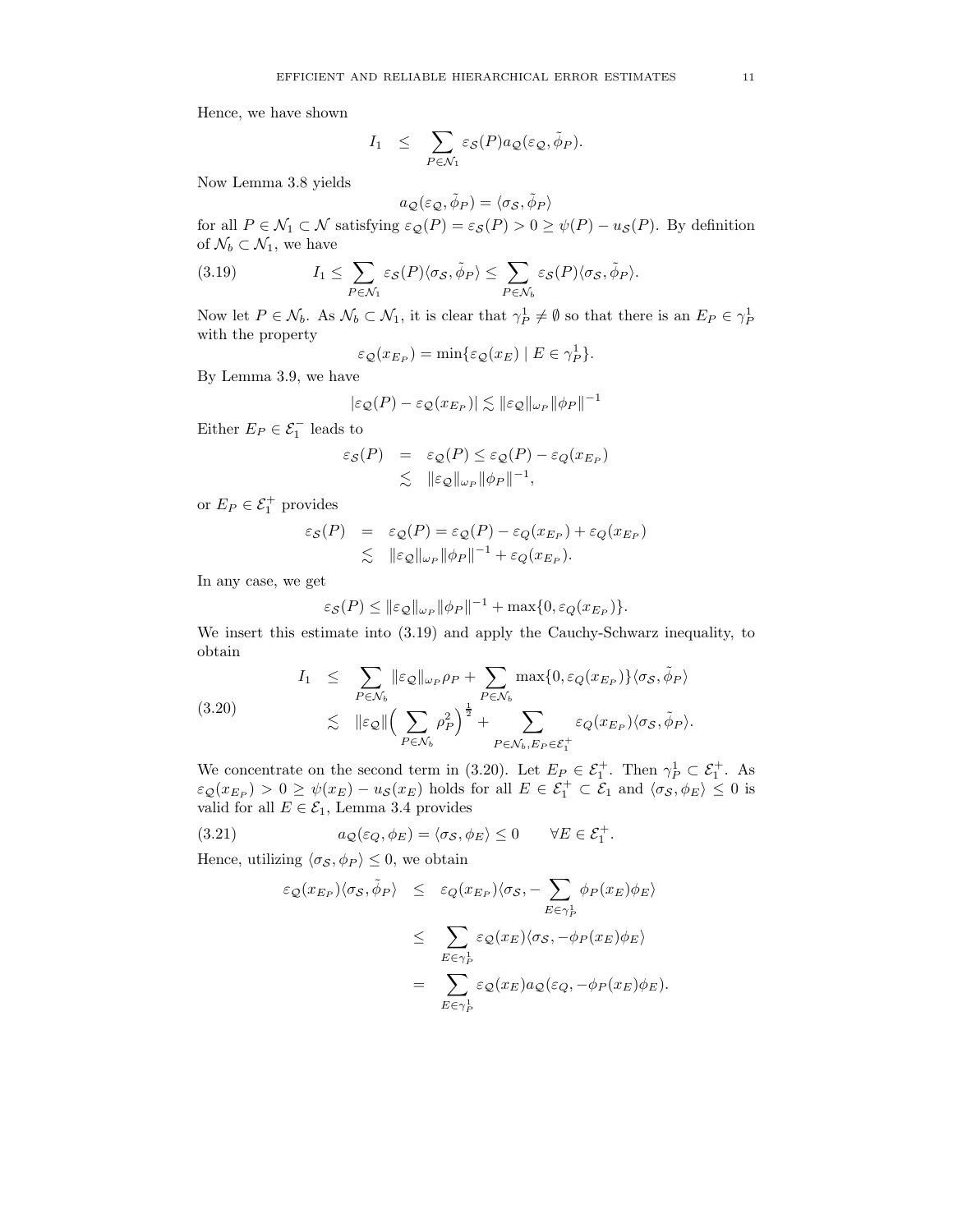Exploiting again (3.21), it is easily checked that

$$
\sum_{P \in \mathcal{N}_b, E_P \in \mathcal{E}_1^+} \varepsilon_{\mathcal{Q}}(x_{E_P}) \langle \sigma_{\mathcal{S}}, \tilde{\phi}_P \rangle \leq \sum_{P \in \mathcal{N}_b} \sum_{E \in \mathcal{E}_1^+ \cap \gamma_P^1} \phi_P(x_E) \varepsilon_{\mathcal{Q}}(x_E) a_{\mathcal{Q}}(\varepsilon_Q, -\phi_E)
$$
\n
$$
\leq \sum_{E \in \mathcal{E}_1^+} \sum_{P \in \mathcal{N}_b \cap \mathcal{N}_E} \phi_P(x_E) \varepsilon_{\mathcal{Q}}(x_E) a_{\mathcal{Q}}(\varepsilon_Q, -\phi_E)
$$
\n
$$
\leq -\sum_{E \in \mathcal{E}_1^+} \varepsilon_{\mathcal{Q}}(x_E) a_{\mathcal{Q}}(\varepsilon_Q, \phi_E) = -I_2.
$$

In the light of  $(3.20)$  and the norm equivalence  $(2.11)$ , we have shown

(3.22) 
$$
I_1 + I_2 \lesssim \|\varepsilon_{\mathcal{Q}}\|_{\mathcal{Q}} \Big(\sum_{P \in \mathcal{N}_b} \rho_P^2\Big)^{\frac{1}{2}}.
$$

In the final step, we insert the inequalities  $(3.18)$  and  $(3.22)$  into  $(3.17)$ , to obtain

$$
(3.23) \t a_{\mathcal{Q}}(\varepsilon_{\mathcal{Q}}, \varepsilon_{\mathcal{Q}}) \leq \Big(\sum_{P \in \mathcal{N}_b} \rho_P^2\Big)^{\frac{1}{2}} \|\varepsilon_{\mathcal{Q}}\|_{\mathcal{Q}} + \Big(\sum_{E \in \mathcal{E}_1} d_E^2\Big)^{\frac{1}{2}} \|\varepsilon_{\mathcal{V}}\|_{\mathcal{Q}} + \sum_{E \in \mathcal{E}_2} \rho_E^2.
$$

Utilizing Lemma 3.6 and the right equivalence in (2.12), we conclude

$$
\left(\sum_{E\in\mathcal{E}_2}\rho_E^2\right)^{\frac{1}{2}} \le \left(\sum_{E\in\mathcal{E}}\varepsilon_\mathcal{V}(x_E)^2 a(\phi_E,\phi_E)\right)^{\frac{1}{2}} \lesssim \|\varepsilon_\mathcal{V}\|_{\mathcal{Q}} \le \|\varepsilon_{\mathcal{Q}}\|_{\mathcal{Q}}
$$

so that (3.23) takes the form

$$
\|\varepsilon_{\mathcal{Q}}\|_{\mathcal{Q}} \lesssim \left(\sum_{P \in \mathcal{N}_b} \rho_P^2\right)^{\frac{1}{2}} + \left(\sum_{E \in \mathcal{E}_1} \tilde{\varepsilon}_{\mathcal{V}}(x_E)^2\right)^{\frac{1}{2}} + \left(\sum_{E \in \mathcal{E}_2} \tilde{\varepsilon}_{\mathcal{V}}(x_E)^2\right)^{\frac{1}{2}}
$$

and the assertion follows from the Cauchy-Schwarz inequality.  $\Box$ 

## 4. Numerical Results

In our numerical experiments, we will consider sequences of triangulations  $\mathcal{T}_i$ ,  $j = 0, 1, \ldots, J$ , as resulting from j local refinement steps of an initial triangulation  $\mathcal{T}_0$ . The subscript j will always refer to the corresponding triangulation  $\mathcal{T}_j$  as, for example, in  $\mathcal{N}_j$ ,  $\mathcal{E}_j$ ,  $\mathcal{S}_j$ ,  $u_{\mathcal{S}_j}$ , and so on. We either apply uniform refinement, i.e., we connect the midpoints of all edges  $E \in \mathcal{E}_j$ , or we apply local adaptive refinement based on the local contributions  $\eta_F^2$ ,  $\rho_P^2$  to the hierarchical error estimator

$$
\eta_j = \sum_{E \in \mathcal{E}_j} \eta_E^2 + \rho_j, \qquad \rho_j = \sum_{P \in \mathcal{N}_{j,b}} \rho_P^2,
$$

as introduced in Theorem 3.2. Here, we use a variant of the refinement strategy suggested by Dörfler [7] to be described as follows. First, the local contributions  $\eta_E^2$ ,  $\rho_P^2$  are ordered according to their size. Then, proceeding from the largest to smaller contributions, we collect all entries from this list until they sum up to  $(1 - \theta)^2 \eta_j$ . Finally, if  $\eta_E^2$  or  $\rho_P^2$  are contained in this collection, then all triangles in the support of  $\phi_E$  or  $\phi_P$  are marked for refinement. Like Dörfler [7], we select  $\theta = 0.2$  in our computations. Note that in general this strategy does not preserve symmetry, because only the first of more than one entry with equal size might be collected for refinement.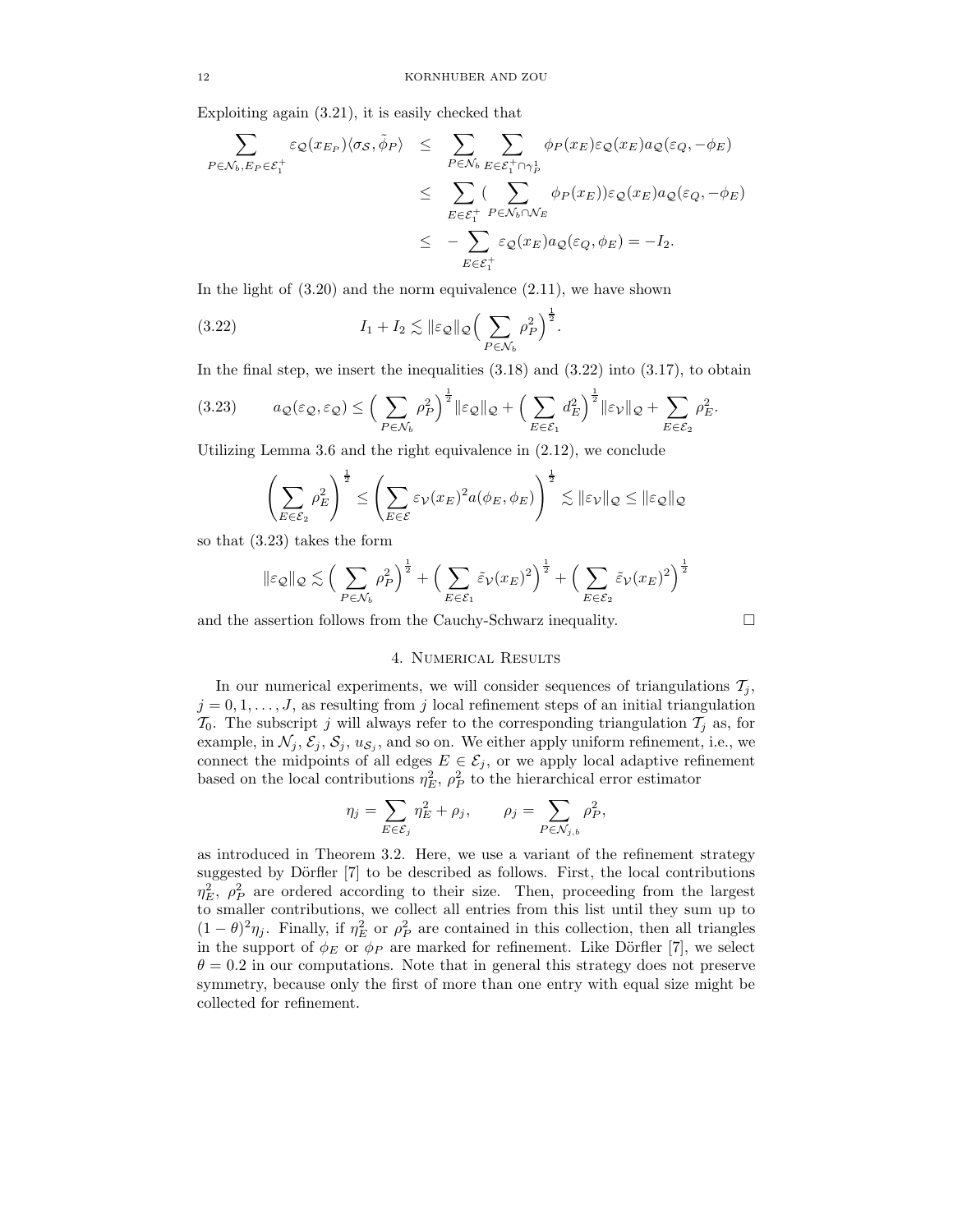4.1. **Constant Obstacle.** Following Nochetto et al. [15], we consider the constant obstacle  $\psi \equiv 0$ , the domain  $\Omega = (0, 1)^2$ , and the radially symmetric right-hand side

$$
\ell(v) = \int_{\Omega} fv \, dx, \qquad f(x) = \begin{cases} -4(2|x|^2 + 2(|x|^2 - r^2)), & |x| > r \\ -8r^2(1 - (|x|^2 - r^2)), & |x| \le r \end{cases}
$$

providing the radially symmetric exact solution

$$
u(x) = (\max\{|x|^2 - r^2, 0\})^2.
$$

with corresponding boundary conditions. Like Nochetto et al. [15], we select  $r = 0.7$ in our numerical computations. In our first experiment, the triangulations  $\mathcal{T}_i$ ,  $j = 1, \ldots, 9$ , are obtained by uniform refinement of an initial triangulation  $\mathcal{T}_0$ consisting of four congruent triangles.



FIGURE 1. Comparison of the squared error  $||u - u_{\mathcal{S}_i}||^2$  with the hierarchical estimator  $\eta_j$ , and distribution of the exceptional nodes  $\mathcal{N}_{9,b}.$ 

The left picture in Figure 1 shows the squared discretization error  $||u-u_{\mathcal{S}_i}||^2$ , the hierarchical estimator  $\eta_i$ , and the extra term  $\rho_i$  over the number of unknowns  $n_i$ . Obviously, the true error is approximated quite well. More precisely, for  $j = 1, \ldots, 9$ the effectivity indices  $||u - u_{\mathcal{S}_j}||^2 / \eta_j$  are ranging from 0.63 to 0.79 and seem to saturate at 0.79. This behavior is in perfect agreement with saturation (2.8) and preconditioning (2.11). Like the squared error, the estimator  $\eta_j$  is proportional to  $n_i^{-1} = \mathcal{O}(h_i^2)$  with  $h_j$  denoting the mesh size of  $\mathcal{T}_j$ . Moreover, we observe  $\rho_j = \mathcal{O}(n_j^{-3/2}) = \mathcal{O}(n_j^3)$ , i.e., the extra term  $\rho_j$  is of higher order, as predicted in Remark 3.3. On the other hand, the distribution of exceptional nodes  $P \in \mathcal{N}_{9,b}$ , as illustrated in the right picture of Figure 1, is partly surprising at first sight. A subset of the exceptional nodes is concentrated at the circular free boundary of  $u_{\mathcal{S}_i}$  which is supporting the heuristic reasoning in Remark 3.1. However, there is another subset of exceptional nodes located along the diagonals which seems to contradict our expectation that there are no exceptional nodes inside of the coincidence set. The simple reason is the *inherent instability of quadratic finite elements*: In this example, piecewise quadratic approximation  $u_{\mathcal{Q}_0}$  creates a spurious free boundary along the diagonals! As the exceptional nodes are intended to account for the deviation of  $\tilde{\varepsilon}_{V_j}$  from the piecewise quadratic approximation  $e_{Q_j} = u_{Q_j} - u_{S_j}$  of the error and *not* from the true error  $u - u_{\mathcal{S}_j}$ , it is natural that the exceptional

,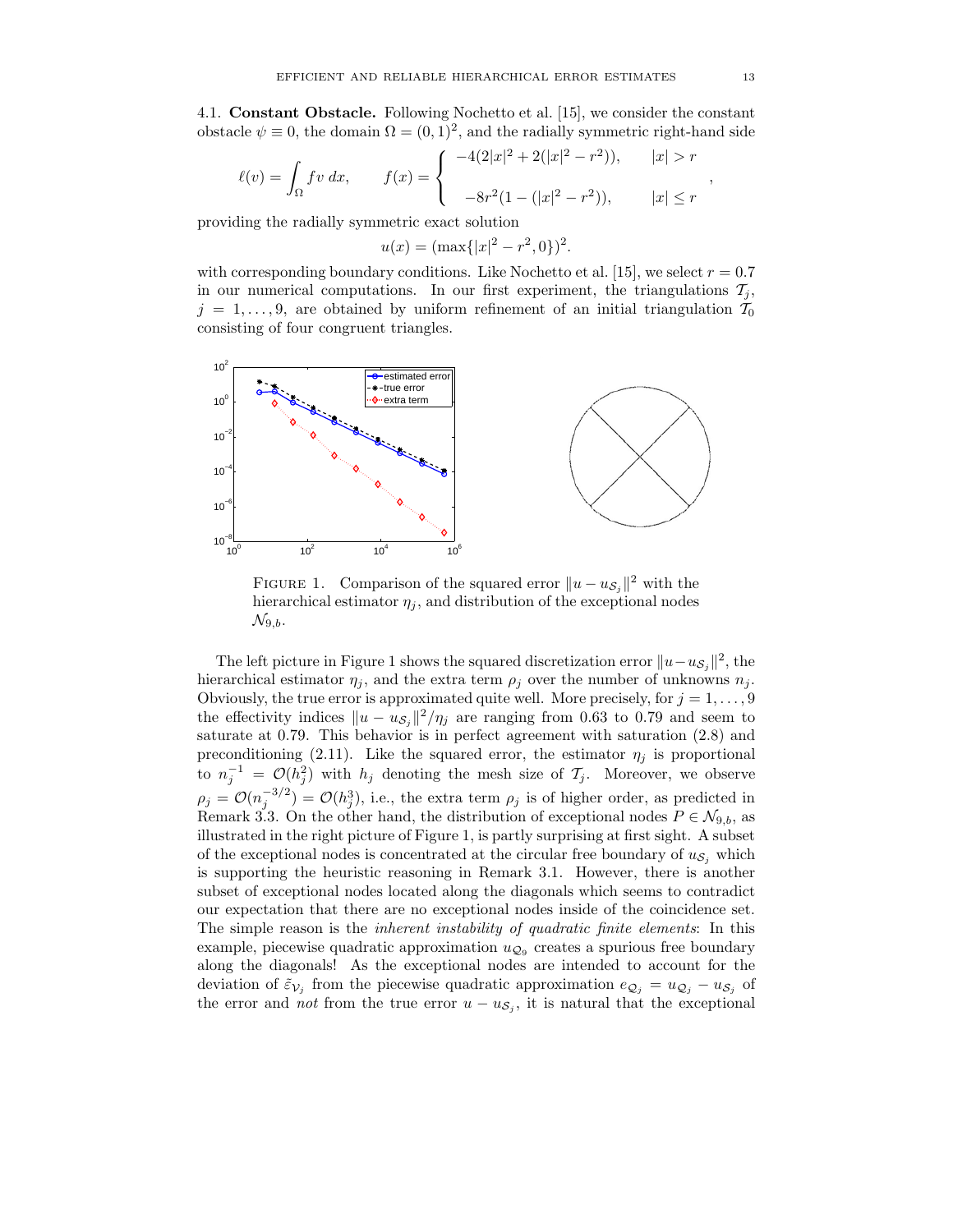nodes  $\mathcal{N}_{i,b}$  cluster along the spurious free boundary as well. This is exactly what we observe. Note that the spurious contributions  $\rho_P^2$  at the diagonals are by several magnitudes smaller than the others. We emphasize that such instability effects can be easily avoided by selecting a stable hierarchical extension  $V$  as obtained, e.g., from piecewise linear finite elements associated with triangulation  $\mathcal{T}'_i$  as obtained from  $\mathcal{T}_i$  by uniform refinement. Recall that efficiency, reliability and all our other theoretical considerations carry over to this case (cf. Remark 2.1).



FIGURE 2. Adaptively refined triangulations  $\mathcal{T}_6$ ,  $\mathcal{T}_{10}$ ,  $\mathcal{T}_{12}$ .

In order to illustrate the locality of the hierarchical error estimator  $\eta_j$ , Figure 2 shows the triangulations  $\mathcal{T}_j$ ,  $j = 6, 10, 12$ , as resulting from the adaptive refinement strategy described above. Note that the quadratic instability hardly influences the refinement process, because the corresponding local contributions are very small. However, effects of quadratic instability become slightly visible with increasing refinement. Though the adaptively refined triangulations no longer fulfill the regularity condition (3.4), we observe that the effectivity indices  $||u - u_{\mathcal{S}_j}||^2 / \eta_j$  are still quite satisfying, ranging from 0.63 to 0.82, and that the extra term  $\rho_j$  is still of higher order.

4.2. **Lipschitz Obstacle.** Following Nochetto et al. [15] again, we consider the domain  $\Omega = \{x \in \mathbb{R}^2 \mid |x_1| + |x_2| < 1\}$ , the right hand side  $\ell(v) = -5 \int_{\Omega} v(x) dx$ , the Lipschitz obstacle

 $\psi(x) = \text{dist}(x, \partial \Omega) - \frac{1}{5},$ 

and homogeneous Dirichlet boundary conditions. The triangulations  $\mathcal{T}_i$ ,  $j = 1, 2$ ,  $\ldots$ , 12, are resulting from local adaptive refinement of the initial triangulation  $\mathcal{T}_0$ consisting of four congruent triangles. The final approximate solution  $u_{12}$  is depicted in the left picture of Figure 3 while the right picture shows the corresponding approximate free boundary. Observe the cusps approximated by "antennas" of sole edges. Note that this effect can be regarded as a lack of regularity of the discrete coincidence set [4]. As no exact solution is available, we cannot compare our estimator with the true error. However, as in the first example, we still observe  $\eta_j = \mathcal{O}(n_j^{-1})$  and extra terms  $\rho_j$  of higher order. In contrast to the first example the exceptional nodes  $\mathcal{N}_{j,b}$  are now concentrated along the approximate free boundary. In order to illustrate the strong locality of our hierarchical error estimator, Figure 4 shows  $\mathcal{T}_6$ ,  $\mathcal{T}_9$  and a zoom into the upper corner of  $\mathcal{T}_{12}$ . Observe that there is no refinement within the coincidence set, where the obstacle  $\psi$  is exactly resolved by the underlying mesh. The triangulation is locally refined in the neighborhood of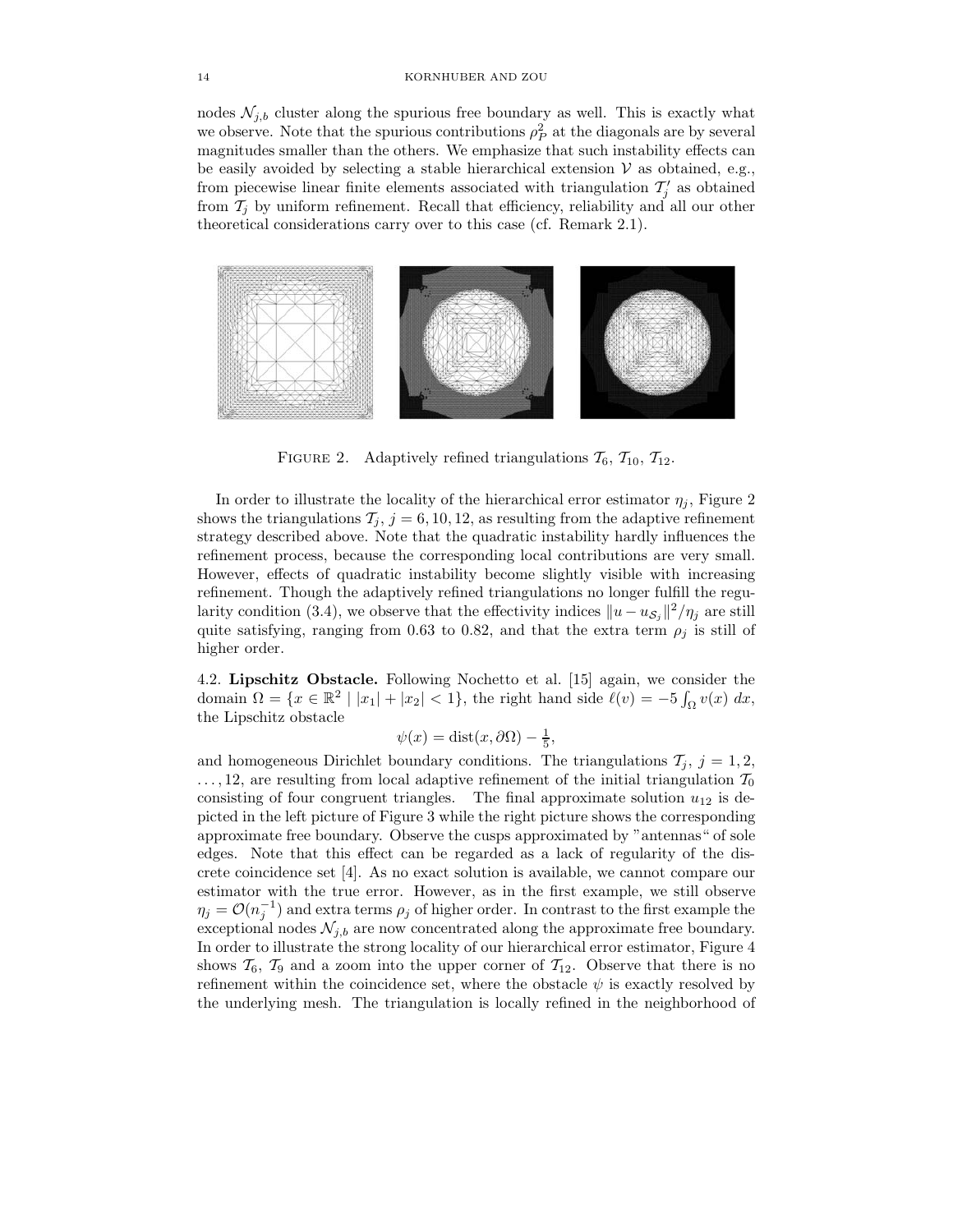

FIGURE 3. Approximate solution  $u_{12}$  with obstacle function  $\psi$ and associated free boundary



FIGURE 4. Adaptively refined triangulations  $\mathcal{T}_6$ ,  $\mathcal{T}_9$  and a zoom into the upper corner of  $\mathcal{T}_{12}$ .

the free boundary which is in agreement with the corresponding lack of regularity. Finally, strong local refinement takes place at the cusps which perfectly reflects the corresponding singularity of the solution.

## **REFERENCES**

- [1] M. Ainsworth and J.T. Oden. *A posteriori error estimation in finite element analysis*. New York: John Wiley, 2000.
- [2] R.E. Bank and A. Weiser. Some a posteriori error estimators for elliptic partial differential equations. *Math. Comp.*, 44:283–301, 1985.
- [3] F.A. Bornemann, B. Erdmann, and R. Kornhuber. A posteriori error estimates for elliptic problems in two and three space dimensions. *SIAM J. Numer. Anal.*, 33:1188–1204, 1996.
- [4] D. Braess, R.H.W. Hoppe, and J. Schöberl. A posteriori estimators for obstacle problems by the hypercircle method. *Comp. Visual. Sci.*, 11:351–362, 2008.
- [5] B. Delaunay. Sur la sph`ere vide. *Bull. Acad. Sci. URSS*, 7:793–800, 1934.
- [6] P. Deuflhard, P. Leinen, and H. Yserentant. Concepts of an adaptive hierarchical finite element code. *IMPACT Comput. Sci. Engrg.*, 1:3–35, 1989.
- [7] W. Dörfler. A convergent adaptive algorithm for Poisson's equation. *SIAM J.Numer.Anal.*, 33:1106–1124, 1996.
- [8] W. Dörfler and R.H. Nochetto. Small data oscillation implies the saturation assumption. *Numer. Math.*, 91:1–12, 2002.